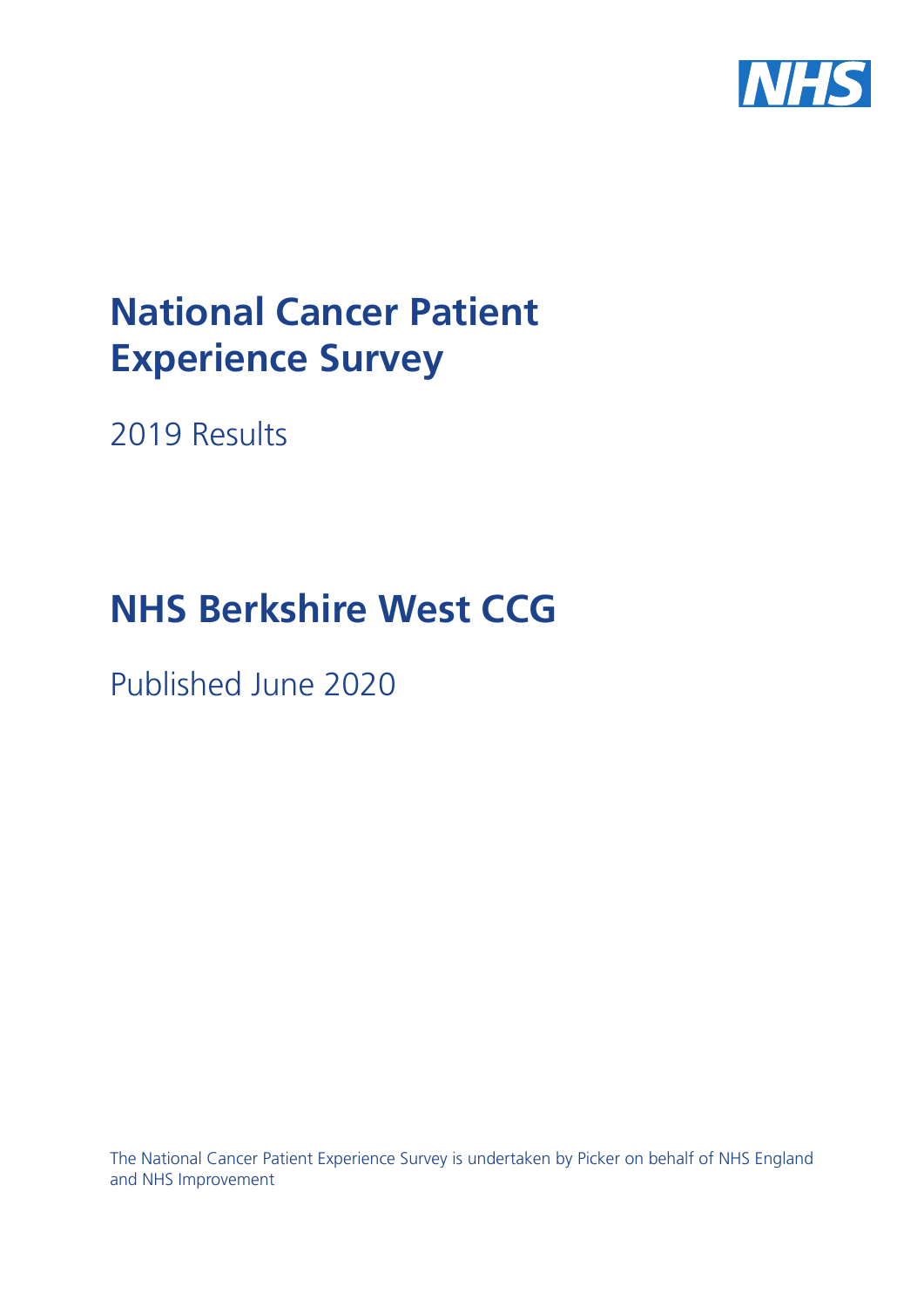# **Executive Summary** Case Mix Adjusted scores

### **Cancer Dashboard Questions**

The following seven questions are included in phase 1 of the Cancer Dashboard developed by Public Health England and NHS England:

Q61. Patient's average rating of care scored from very poor to very good

| $\Omega$ | $\overline{2}$                                                | 3 | 5 | 6 | 7 | 8   | 9 | 10                                                                                            |
|----------|---------------------------------------------------------------|---|---|---|---|-----|---|-----------------------------------------------------------------------------------------------|
|          |                                                               |   |   |   |   | 8.8 |   |                                                                                               |
| 80%      |                                                               |   |   |   |   |     |   | Q18. Patient definitely involved as much as they wanted in decisions about care and treatment |
|          |                                                               |   |   |   |   |     |   | Q19. Patient given the name of a CNS who would support them through their treatment           |
| 86%      | Q20. Patient found it very or quite easy to contact their CNS |   |   |   |   |     |   |                                                                                               |
|          |                                                               |   |   |   |   |     |   | Q39. Patient always felt they were treated with respect and dignity while in hospital         |
| 96%      | leaving hospital                                              |   |   |   |   |     |   | Q41. Hospital staff told patient who to contact if worried about condition or treatment after |
| 62%      | treatment                                                     |   |   |   |   |     |   | Q55. General practice staff definitely did everything they could to support patient during    |

### **Questions Outside Expected Range**

|                                                                                                   |            | Case Mix Adjusted Scores   |                            |                   |
|---------------------------------------------------------------------------------------------------|------------|----------------------------|----------------------------|-------------------|
|                                                                                                   | 2019 Score | Lower<br>Expected<br>Range | Upper<br>Expected<br>Range | National<br>Score |
| 033. Patient had confidence and trust in all the ward nurses treating them                        | 80%        | 69%                        | 80%                        | 74%               |
| Q34. Patient thought there were always or nearly always enough nurses on duty to care for<br>them | 73%        | 58%                        | 70%                        | 64%               |

|                                                                                     |            | Case Mix Adjusted Scores   |                            |                   |
|-------------------------------------------------------------------------------------|------------|----------------------------|----------------------------|-------------------|
|                                                                                     | 2019 Score | Lower<br>Expected<br>Range | Upper<br>Expected<br>Range | National<br>Score |
| Q24. Hospital staff gave information on getting financial help or possible benefits | 54%        | 56%                        | 70%                        | 63%               |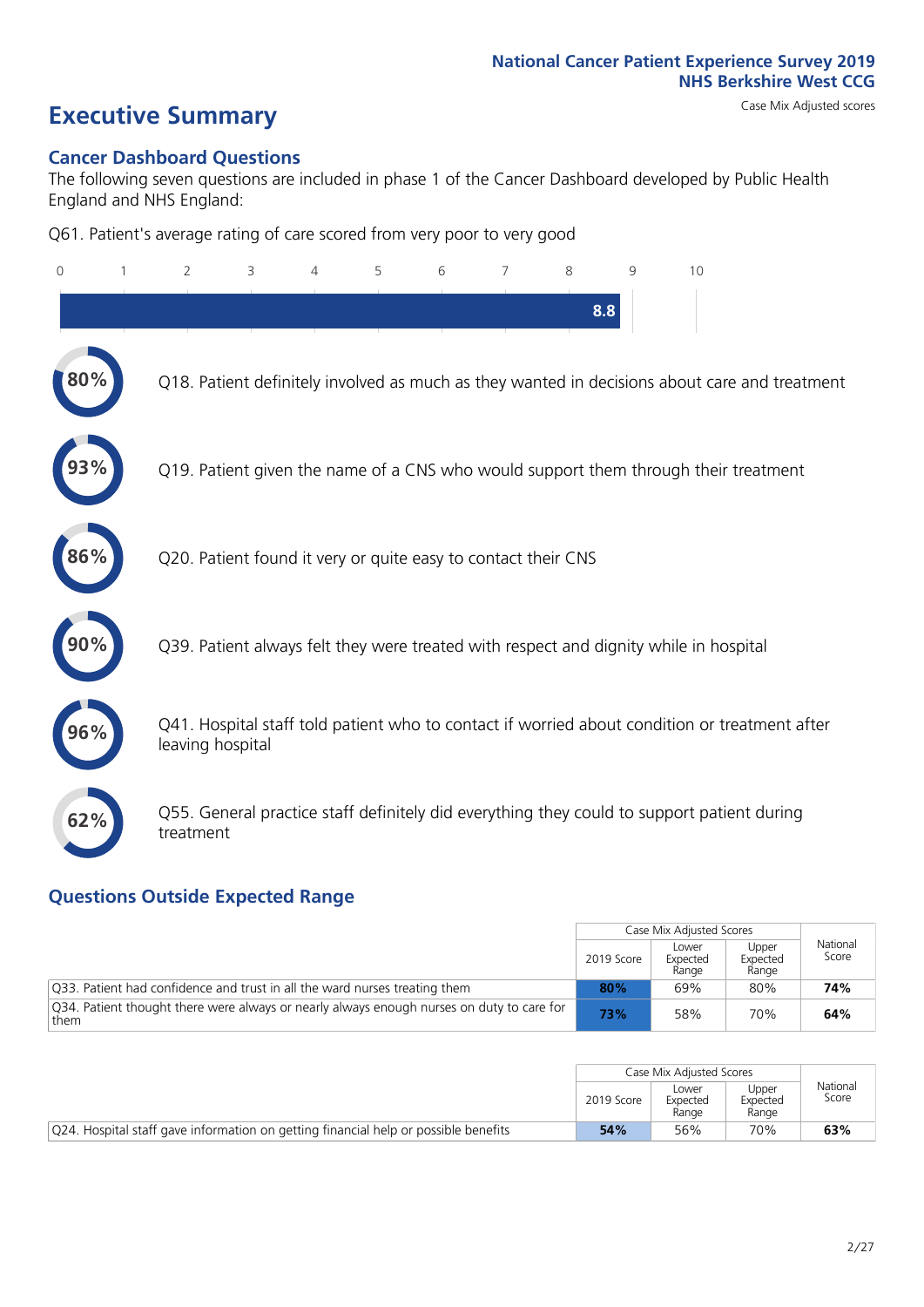## **Introduction**

The National Cancer Patient Experience Survey 2019 is the ninth iteration of the survey first undertaken in 2010. It has been designed to monitor national progress on cancer care; to provide information to drive local quality improvements; to assist commissioners and providers of cancer care; and to inform the work of the various charities and stakeholder groups supporting cancer patients.

The survey was overseen by a national Cancer Patient Experience Advisory Group. This Advisory Group set the principles and objectives of the survey programme and guided questionnaire development. The survey was commissioned and managed by NHS England. The survey provider, Picker, is responsible for designing, running and analysing the survey.

The 2019 survey involved 143 NHS Trusts. Out of 111,366 people, 67,858 people responded to the survey, yielding a response rate of 61%.

# **Methodology**

### **Eligibility, eldwork and survey methods**

The sample for the survey included all adult (aged 16 and over) NHS patients, with a confirmed primary diagnosis of cancer, discharged from an NHS Trust after an inpatient episode or day case attendance for cancer related treatment in the months of April, May and June 2019. The fieldwork for the survey was undertaken between December 2019 and March 2020.

As in the previous four years, the survey used a mixed mode methodology. Questionnaires were sent by post, with two reminders where necessary, but also included an option to complete the questionnaire online. A Freephone helpline and email was available for respondents to opt out, ask questions about the survey, enable them to complete their questionnaire over the phone and provide access to a translation and interpreting facility for those whose first language was not English.

### **Case-mix adjustment**

Both unadjusted and adjusted scores are presented in this report. Case-mix adjusted scores allows us to account for the impact that differing patient populations might have on results. By using the case-mix adjusted estimates we can obtain a greater understanding of how a CCG is performing given their patient population. The factors taken into account in this case-mix adjustment are gender, age, ethnic group, deprivation, and tumour group.

### **Scoring methodology**

Fifty-two questions from the questionnaire are scored as these questions relate directly to patient experience. For all but one question (Q61), scores are presented as the percentage of positive responses out of all scored responses. For Q61, respondents rate their overall care on a scale of 0 to 10, of which the average was calculated for this question's presented score. The percentages in this report have been rounded to the nearest percentage point. Therefore, in some cases the figures do not appear to add up to 100%.

### **Statistical significance**

In the reporting of 2019 results, appropriate statistical tests have been undertaken to identify unadjusted scores for which the change over time is 'statistically significant'. Thirty-seven scored questions in 2019 have been compared with those of 2018 and a statistically significant change between the two years has been reported where identified.

For the scored questions that are comparable beyond 2018, statistically significant change over the five years has also been reported where identified. A statistically significant difference means that the change in the result is very unlikely to have occurred by sampling variation.

### **Suppression**

### **Question-level suppression**

For scores where the base size per question is  $<$ 21, the score will be suppressed and replaced with an asterisk (\*). The base size will include neutral response options.

### **Double suppression**

If any group within a particular sub-group breakdown (such as the tumour group breakdown) has <21 responses, then the figure for this particular group is suppressed and replaced with an asterisk (\*). If there is only one group within the sub-group breakdown that has <21 respondents, and is therefore suppressed, the group with the next lowest number of respondents is also supressed and replaced with an asterisk (\*) (regardless if it is greater than or less than 21).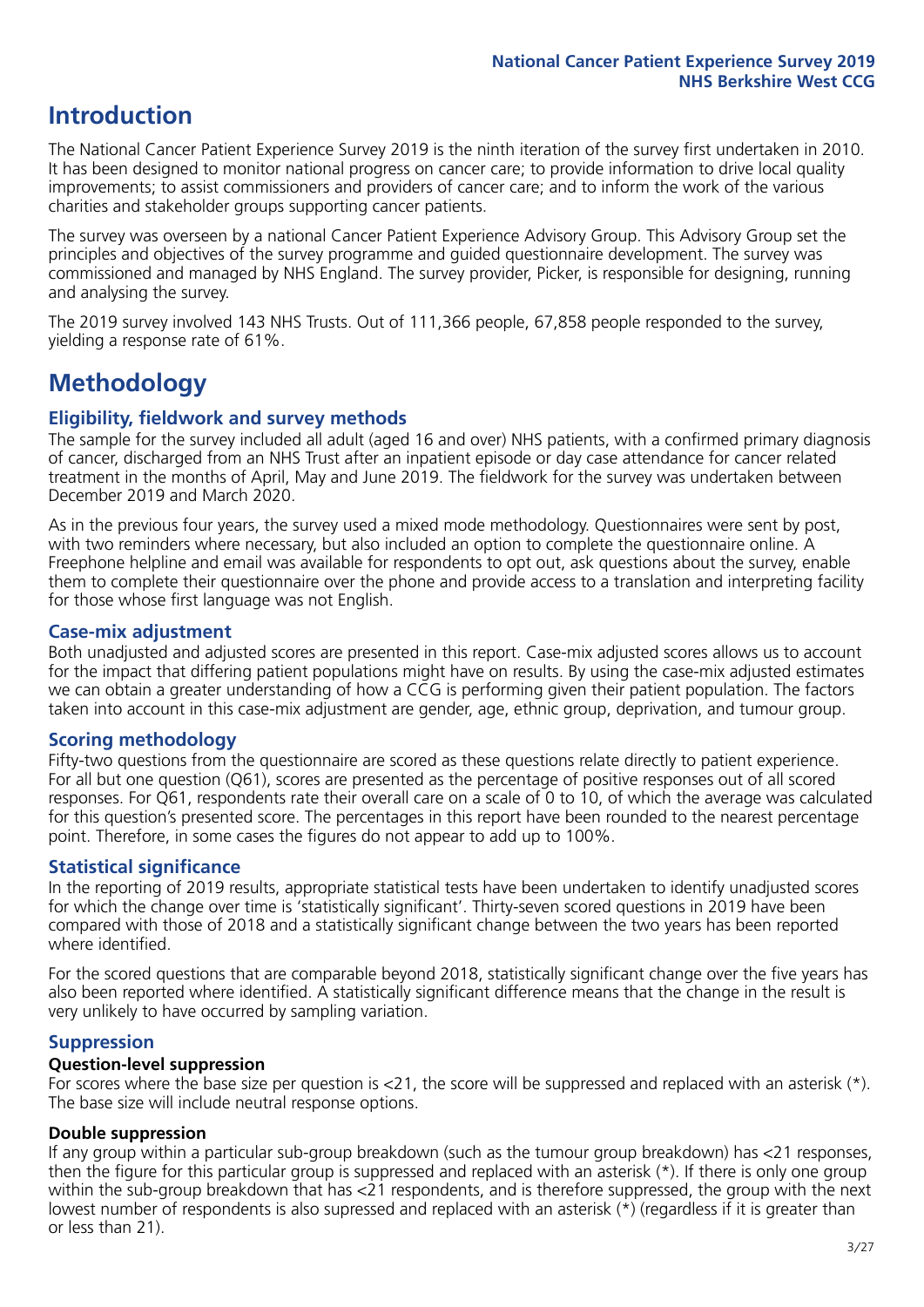## **Understanding the results**

This report shows how this CCG scored for each question in the survey, compared with national results and previous year's results. It is aimed at helping individual CCGs to understand their performance and identify areas for local improvement. Below is a description of the type of results presented within this report and how to understand them.

### **Expected range charts**

The expected range charts in this report show a bar with the lowest and highest score received for each question nationally. Within this bar, an expected range is given (in grey) and a black diamond represents the actual score for this CCG.

CCGs whose score is above the upper limit of the expected range (in the dark blue) are positive outliers, with a score statistically significantly higher than the national mean. This indicates that the CCG performs better than what CCGs of the same size and demographics are expected to perform. The opposite is true if the score is below the lower limit of the expected range (in the light blue); these are negative outliers. For scores within the expected range (in the grey), the score is what we would expect given the CCG's size and demographics.

### **Comparability tables**

The comparability tables show the 2018 and 2019 unadjusted scores for this CCG for each scored question. If there is a significant change from 2018 and 2019 or overall from 2015 to 2019, an arrow will be presented for the direction of change. The adjusted 2019 score will also be presented for each scored question along with the lower and upper expected range and national score. Scores above the upper limit of the expected range will be highlighted dark blue, scores below the lower limit of the expected range will be highlighted light blue, and scores within the lower and upper limit of the expected ranges will be highlighted grey.

### **Tumour type tables**

The tumour type tables show the unadjusted scores for each scored question for each of the 13 tumour groups. The national score for that tumour group is also shown. Unadjusted scores for the same tumour type across different CCGs may not be comparable, as they do not account for the impact that differing patient populations might have on results. Central nervous system is abbreviated as 'CNS' and lower gastrointestinal tract is abbreviated as 'LGT' throughout this report.

### **Year on year charts**

The year on year charts show five columns representing the unadjusted scores of the last five years (2015, 2016, 2017, 2018 and 2019) for each scored question.

### **Notes on specific questions**

Following the development phase of the 2019 survey, several changes were made to the questionnaire. Six scored questions were amended (Q5, Q18, Q30, Q35, Q56 and Q60) and one non-scored question (Q29) was amended that impacted the comparability of questions Q30 to Q41. Of all questions changed or impacted by change, only Q60 is presented with historical comparisons; though the results should be interpreted with caution.

### **Unadjusted data and case-mix adjusted data**

Unadjusted data should be used to see the actual responses from patients relating to the CCG. Case-mix adjusted data, together with expected ranges, should be used to understand whether the results are significantly higher or lower than national results taking account of the patient mix.

### **Further information**

This research was carried out in accordance with the international standard for organisations conducting social research (accreditation to ISO20252:2012; certificate number GB08/74322). The 2019 survey data has been produced and published in line with the Code of Practice for Official Statistics.

For more information on the methodology, please see the Technical Document. It can be viewed along with the 2019 questionnaire and survey quidance on the website at [www.ncpes.co.uk](https://www.ncpes.co.uk/supporting-documents). For all other outputs at National, Trust, CCG and Cancer Alliance level, please see the PDF reports, Excel tables and dashboards at [www.ncpes.co.uk.](https://www.ncpes.co.uk/current-results)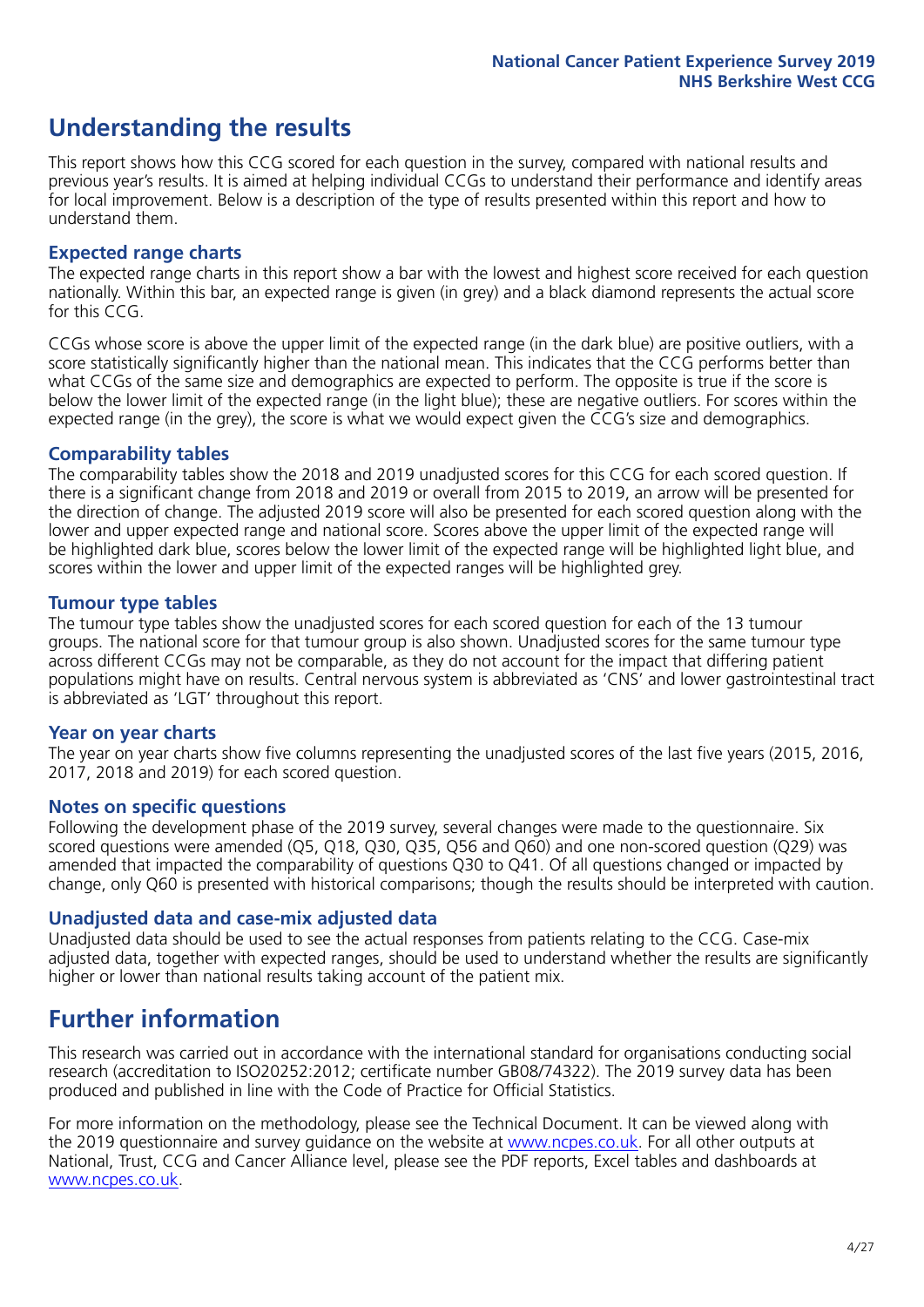### **Response Rate**

### **Overall Response Rate**

492 patients responded out of a total of 822 patients, resulting in a response rate of 60%.

|          | Sample Size | Adjusted<br>Sample | Completed | Response Rate |
|----------|-------------|--------------------|-----------|---------------|
| CCG      | 886         | 822                | 492       | 60%           |
| National | 119,855     | 111.366            | 67,858    | 61%           |

### **Respondents by Survey Type**

|                            | Number of<br>Respondents |
|----------------------------|--------------------------|
| Online                     | 63                       |
| Paper                      | 429                      |
| Phone                      |                          |
| <b>Translation Service</b> |                          |

### **Respondents by Tumour Group**

|                      | Number of<br>Respondents |
|----------------------|--------------------------|
| <b>Brain / CNS</b>   | $\mathcal{P}$            |
| <b>Breast</b>        | 168                      |
| Colorectal / LGT     | 62                       |
| Gynaecological       | 22                       |
| Haematological       | 45                       |
| <b>Head and Neck</b> | 17                       |
| Lung                 | 14                       |
| Prostate             | 80                       |
| Sarcoma              | 7                        |
| Skin                 | 14                       |
| Upper Gastro         | 15                       |
| Urological           | 20                       |
| Other                | 26                       |

### **Respondents by Age and Gender**

Respondents year of birth has been used to determine age. This information has been amalgamated into 8 age bands. The age and gender distribution for the CCG was as follows:

|        | Age 16-24 | Age 25-34 | Age 35-44 | Age 45-54 | Age 55-64 | Age 65-74 | Age 75-84 | Age 85+        | Total |
|--------|-----------|-----------|-----------|-----------|-----------|-----------|-----------|----------------|-------|
| Male   |           |           |           |           | 46        | 84        | 59        | 10             | 213   |
| Female |           |           | 18        | 41        | 67        | 89        | 49        | $\overline{4}$ | 279   |
| Total  |           |           | 18        | 52        | 113       | 173       | 108       | 24             | 492   |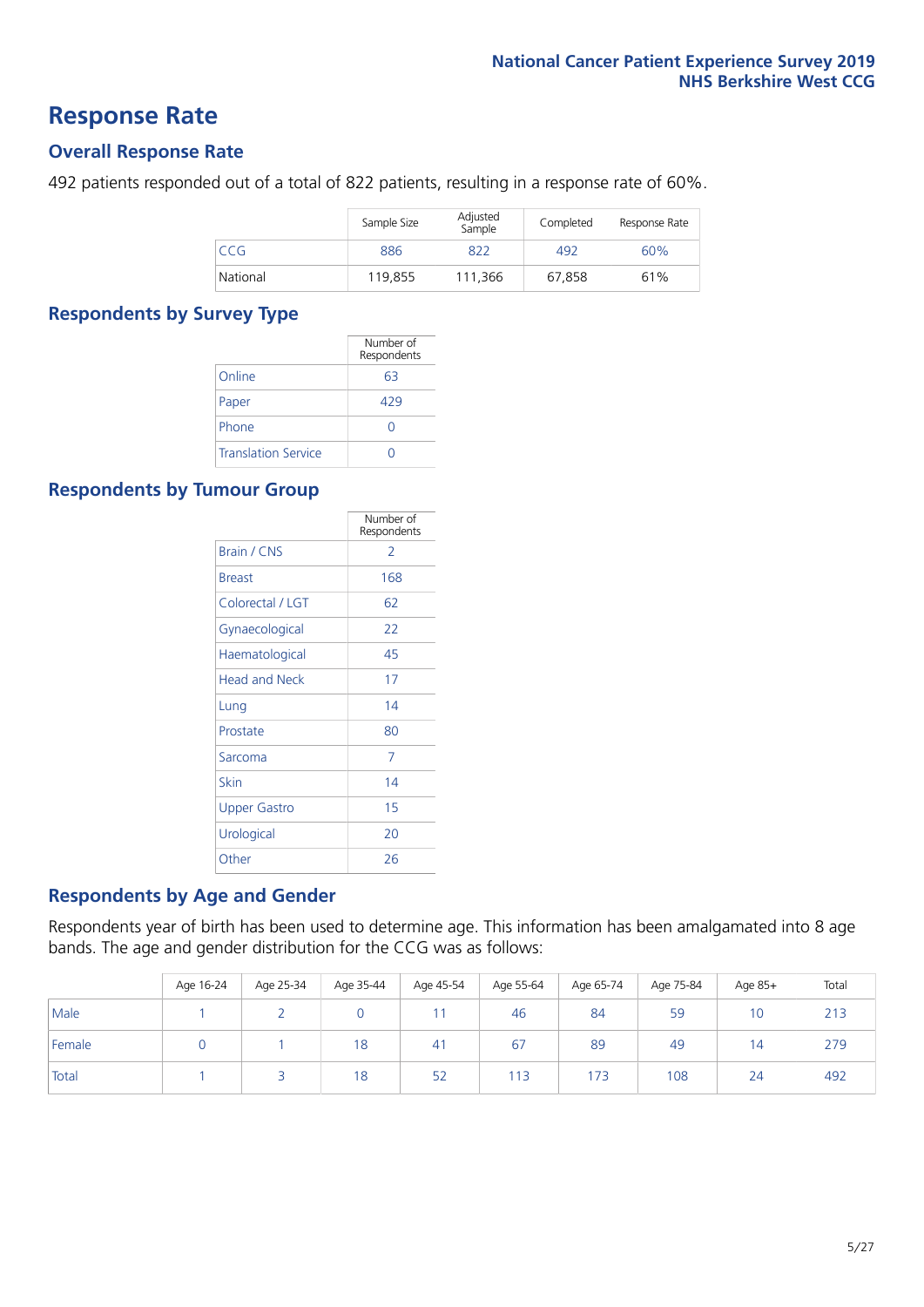# **Expected Range Charts**

| Lower Expected Range<br>Average                                                                         |       |     | Upper Expected Range |     |     |     |     | Case Mix Adjusted Score |         |            |          |
|---------------------------------------------------------------------------------------------------------|-------|-----|----------------------|-----|-----|-----|-----|-------------------------|---------|------------|----------|
| <b>SEEING YOUR GP</b>                                                                                   | 0%    | 10% | 20%                  | 30% | 40% | 50% | 60% |                         | 70% 80% |            | 90% 100% |
| Q1. Saw GP once or twice before being told they needed to go to<br>hospital                             |       |     |                      |     |     |     |     | 75%                     |         |            |          |
| Q2. Patient thought they were seen as soon as necessary                                                 |       |     |                      |     |     |     |     |                         | 81%     |            |          |
| <b>DIAGNOSTIC TESTS</b>                                                                                 | 0%    | 10% | 20%                  | 30% | 40% | 50% | 60% | 70%                     | 80%     |            | 90% 100% |
| Q5. Received all the information needed about the test                                                  |       |     |                      |     |     |     |     |                         |         | 93%        |          |
| Q6. The length of time waiting for the test to be done was about<br>right                               |       |     |                      |     |     |     |     |                         |         | 86%        |          |
| Q7. Test results explained in completely understandable way                                             |       |     |                      |     |     |     |     |                         | 79%     |            |          |
| <b>FINDING OUT WHAT WAS WRONG WITH YOU</b>                                                              | $0\%$ | 10% | 20%                  | 30% | 40% | 50% | 60% | 70%                     | 80%     |            | 90% 100% |
| Q10. Patient told they could bring a family member or friend when<br>first told they had cancer         |       |     |                      |     |     |     |     |                         | 81%     |            |          |
| Q11. Patient felt they were told sensitively that they had cancer                                       |       |     |                      |     |     |     |     |                         | 84%     |            |          |
| Q12. Patient completely understood the explanation of what was<br>wrong                                 |       |     |                      |     |     |     |     | 72%                     |         |            |          |
| Q13. Patient given easy to understand written information about<br>the type of cancer they had          |       |     |                      |     |     |     |     |                         | 76%     |            |          |
| <b>DECIDING THE BEST TREATMENT FOR YOU</b>                                                              | 0%    | 10% | 20%                  | 30% | 40% | 50% | 60% | 70%                     | 80%     |            | 90% 100% |
| Q14. Patient felt that treatment options were completely explained                                      |       |     |                      |     |     |     |     |                         | 81%     |            |          |
| Q15. Patient felt possible side effects were definitely explained in<br>an understandable way           |       |     |                      |     |     |     |     | 70%                     |         |            |          |
| Q16. Patient definitely given practical advice and support in dealing<br>with side effects of treatment |       |     |                      |     |     |     |     | 65%                     |         |            |          |
| Q17. Patient definitely told about side effects that could affect<br>them in the future                 |       |     |                      |     |     |     | 59% |                         |         |            |          |
| Q18. Patient definitely involved as much as they wanted in<br>decisions about care and treatment        |       |     |                      |     |     |     |     |                         | 80%     |            |          |
| <b>CLINICAL NURSE SPECIALIST (CNS)</b>                                                                  | 0%    | 10% | 20%                  | 30% | 40% | 50% | 60% | 70%                     | 80%     |            | 90% 100% |
| Q19. Patient given the name of a CNS who would support them<br>through their treatment                  |       |     |                      |     |     |     |     |                         |         | 93%<br>86% |          |
| Q20. Patient found it very or quite easy to contact their CNS                                           |       |     |                      |     |     |     |     |                         |         |            |          |
| Q21. Patient got understandable answers to important questions<br>all or most of the time               |       |     |                      |     |     |     |     |                         |         | 86%        |          |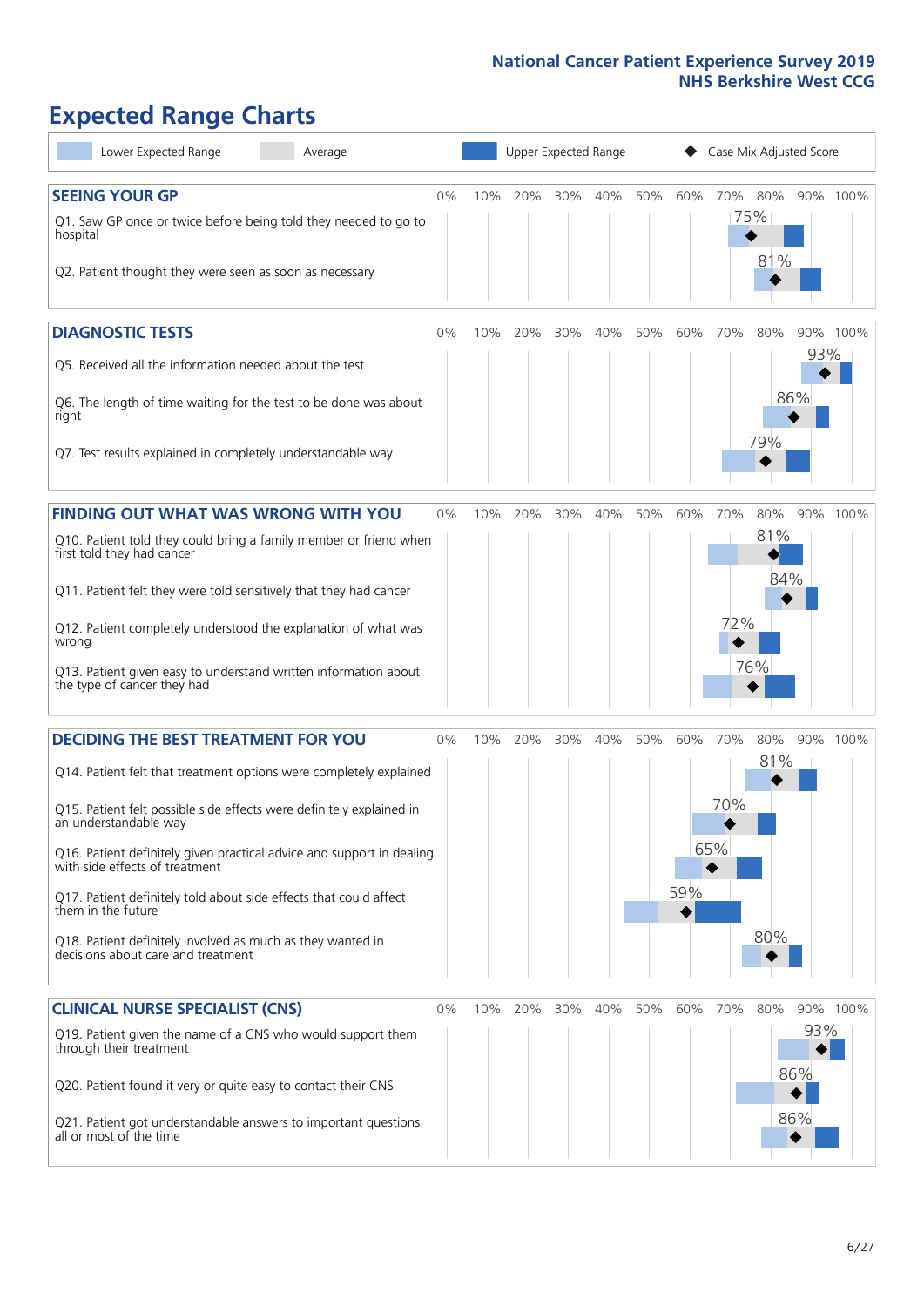# **Expected Range Charts**

| Lower Expected Range<br>Average                                                                                                                                                                                                                                                                                                                                                                                                                                                                                                                                                                                                                                                                                                                                                                                                                                                                                                                                                                                                                                                                                                           |       |     |     |     | Upper Expected Range |            |     |                        | Case Mix Adjusted Score                       |          |
|-------------------------------------------------------------------------------------------------------------------------------------------------------------------------------------------------------------------------------------------------------------------------------------------------------------------------------------------------------------------------------------------------------------------------------------------------------------------------------------------------------------------------------------------------------------------------------------------------------------------------------------------------------------------------------------------------------------------------------------------------------------------------------------------------------------------------------------------------------------------------------------------------------------------------------------------------------------------------------------------------------------------------------------------------------------------------------------------------------------------------------------------|-------|-----|-----|-----|----------------------|------------|-----|------------------------|-----------------------------------------------|----------|
| <b>SUPPORT FOR PEOPLE WITH CANCER</b><br>Q22. Hospital staff gave information about support or self-help<br>groups for people with cancer<br>Q23. Hospital staff discussed or gave information about the impact<br>cancer could have on day to day activities<br>Q24. Hospital staff gave information on getting financial help or<br>possible benefits<br>Q25. Hospital staff told patient they could get free prescriptions                                                                                                                                                                                                                                                                                                                                                                                                                                                                                                                                                                                                                                                                                                             | 0%    | 10% | 20% | 30% | 40%                  | 50%<br>54% | 60% | 70%                    | 80%<br>86%<br>83%<br>85%                      | 90% 100% |
| <b>OPERATIONS</b>                                                                                                                                                                                                                                                                                                                                                                                                                                                                                                                                                                                                                                                                                                                                                                                                                                                                                                                                                                                                                                                                                                                         | $0\%$ | 10% | 20% | 30% | 40%                  | 50%        | 60% | 70%                    | 80%                                           | 90% 100% |
| Q27. Beforehand, patient had all the information needed about the<br>operation<br>Q28. Afterwards, staff completely explained how operation had<br>gone in understandable way                                                                                                                                                                                                                                                                                                                                                                                                                                                                                                                                                                                                                                                                                                                                                                                                                                                                                                                                                             |       |     |     |     |                      |            |     |                        | 79%                                           | 97%      |
| <b>HOSPITAL CARE AS AN INPATIENT</b>                                                                                                                                                                                                                                                                                                                                                                                                                                                                                                                                                                                                                                                                                                                                                                                                                                                                                                                                                                                                                                                                                                      | $0\%$ | 10% | 20% | 30% | 40%                  | 50%        | 60% | 70%                    | 80%                                           | 90% 100% |
| Q30. Hospital staff didn't talk in front of patient as if patient wasn't<br>there<br>Q31. Patient had confidence and trust in all doctors treating them<br>Q32. Patient's family or someone close definitely felt able to talk to<br>a doctor<br>Q33. Patient had confidence and trust in all the ward nurses<br>treating them<br>Q34. Patient thought there were always or nearly always enough<br>nurses on duty to care for them<br>Q35. All hospital staff asked patient what name they prefer to be<br>called by<br>Q36. Patient always given enough privacy when discussing<br>condition or treatment<br>Q37. Patient definitely found hospital staff to discuss worries or<br>fears during their inpatient visit<br>Q38. Hospital staff definitely did everything they could to help<br>control pain<br>Q39. Patient always felt they were treated with respect and dignity<br>while in hospital<br>Q40. Patient given clear written information about what should or<br>should not do after leaving hospital<br>Q41. Hospital staff told patient who to contact if worried about<br>condition or treatment after leaving hospital |       |     |     |     |                      | 48%        |     | 72%<br>73%<br>♦<br>74% | 86%<br>85%<br>80%<br>85%<br>85%<br>90%<br>86% | 96%      |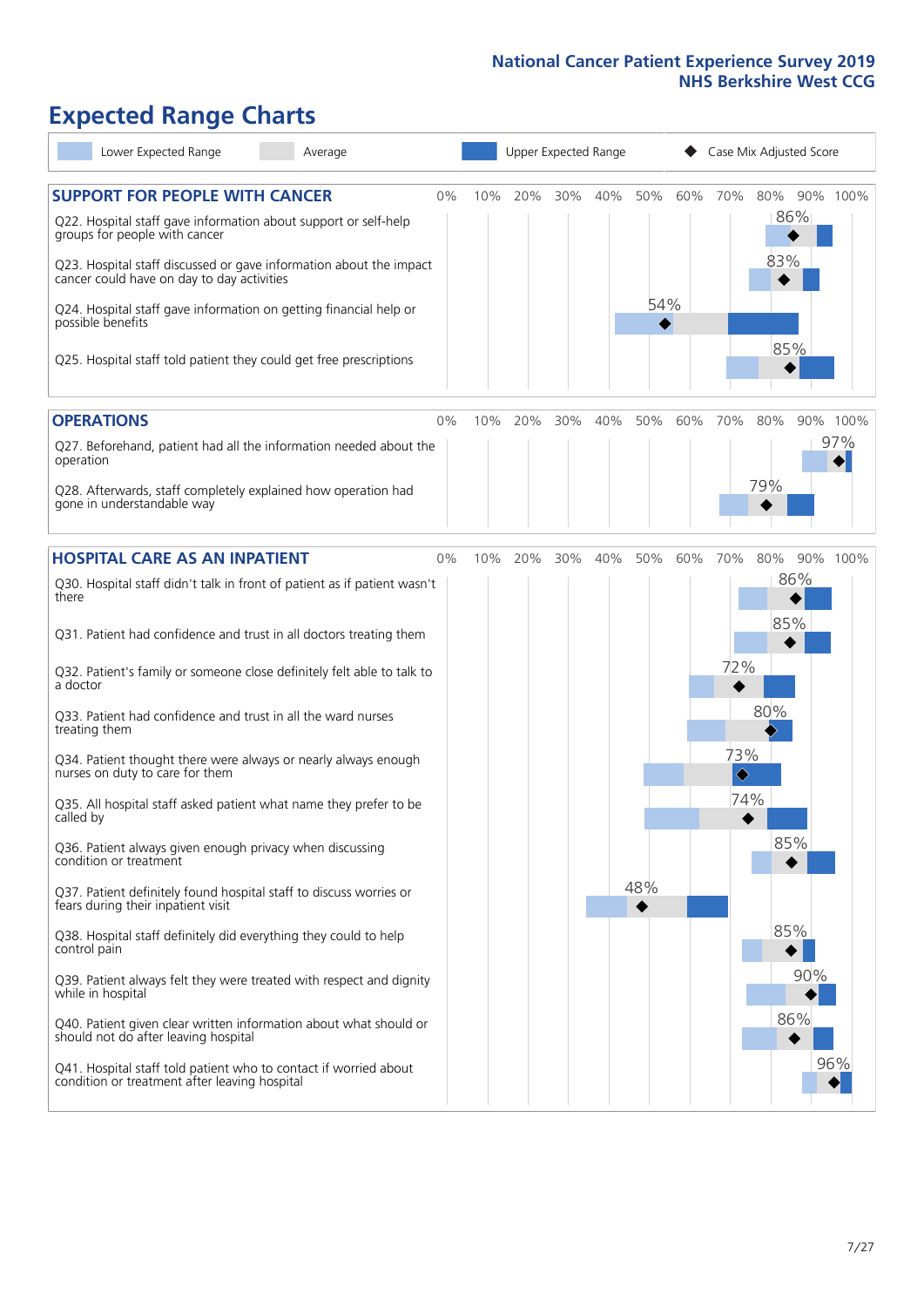# **Expected Range Charts**

| Lower Expected Range                                                                                                                                                           | Average |          | Upper Expected Range |     |        |     |     |     | Case Mix Adjusted Score |     |          |          |  |  |
|--------------------------------------------------------------------------------------------------------------------------------------------------------------------------------|---------|----------|----------------------|-----|--------|-----|-----|-----|-------------------------|-----|----------|----------|--|--|
| <b>HOSPITAL CARE AS A DAY PATIENT / OUTPATIENT 0%</b><br>Q43. Patient definitely found hospital staff to discuss worries or<br>fears during their outpatient or day case visit |         |          | 10%                  | 20% | 30%    | 40% | 50% | 60% | 70%<br>71%              | 80% |          | 90% 100% |  |  |
| Q44. Cancer doctor had the right documents at patient's last<br>outpatient appointment                                                                                         |         |          |                      |     |        |     |     |     |                         |     |          | 97%      |  |  |
| Q46. Beforehand patient completely had all information needed<br>about radiotherapy treatment                                                                                  |         |          |                      |     |        |     |     |     |                         |     | 87%      |          |  |  |
| Q47. Patient completely given understandable information about<br>whether radiotherapy was working                                                                             |         |          |                      |     |        |     |     | 62% |                         |     |          |          |  |  |
| Q49. Beforehand patient completely had all information needed<br>about chemotherapy treatment                                                                                  |         |          |                      |     |        |     |     |     | 70%                     | 84% |          |          |  |  |
| Q50. Patient given enough information about whether<br>chemotherapy was working in a completely understandable way                                                             |         |          |                      |     |        |     |     |     |                         |     |          |          |  |  |
| <b>HOME CARE AND SUPPORT</b>                                                                                                                                                   |         | 0%       | 10%                  | 20% | 30%    | 40% | 50% | 60% | 70%                     | 80% |          | 90% 100% |  |  |
| Q51. Hospital staff definitely gave family or someone close all the<br>information needed to help care at home                                                                 |         |          |                      |     |        |     |     | 58% |                         |     |          |          |  |  |
| Q52. Patient definitely given enough support from health or social<br>services during treatment                                                                                |         |          |                      |     |        |     | 54% |     |                         |     |          |          |  |  |
| Q53. Patient definitely given enough support from health or social<br>services after treatment                                                                                 |         |          |                      |     |        | 43% |     |     |                         |     |          |          |  |  |
| <b>CARE FROM YOUR GENERAL PRACTICE</b>                                                                                                                                         |         | $0\%$    | 10%                  | 20% | $30\%$ | 40% | 50% | 60% | 70%                     | 80% |          | 90% 100% |  |  |
| Q54. GP given enough information about patient's condition and<br>treatment                                                                                                    |         |          |                      |     |        |     |     |     |                         |     |          | 96%      |  |  |
| Q55. General practice staff definitely did everything they could to<br>support patient during treatment                                                                        |         |          |                      |     |        |     |     | 62% |                         |     |          |          |  |  |
| <b>YOUR OVERALL NHS CARE</b>                                                                                                                                                   |         | 0%       | 10%                  | 20% | 30%    | 40% | 50% | 60% | 70%                     | 80% |          | 90% 100% |  |  |
| Q56. Different people treating and caring for patient always work<br>well together to give best possible care                                                                  |         |          |                      |     |        |     |     |     |                         | 76% |          |          |  |  |
| Q57. Patient given a care plan                                                                                                                                                 |         |          |                      |     |        | 37% |     |     |                         |     |          |          |  |  |
| Q58. Overall the administration of care was good or very good                                                                                                                  |         |          |                      |     |        |     |     |     |                         |     | 90%      |          |  |  |
| Q59. Patient felt length of time for attending clinics and<br>appointments for cancer was about right                                                                          |         |          |                      |     |        |     |     |     | 73%                     |     |          |          |  |  |
| Q60. Someone discussed with patient whether they would like to<br>take part in cancer research                                                                                 |         |          |                      | 24% |        |     |     |     |                         |     |          |          |  |  |
|                                                                                                                                                                                |         | $\Omega$ |                      | 2   | 3      | 4   | 5   | 6   |                         | 8   | 9<br>8.8 | 10       |  |  |
| Q61. Patient's average rating of care scored from very poor to very<br>good                                                                                                    |         |          |                      |     |        |     |     |     |                         |     |          |          |  |  |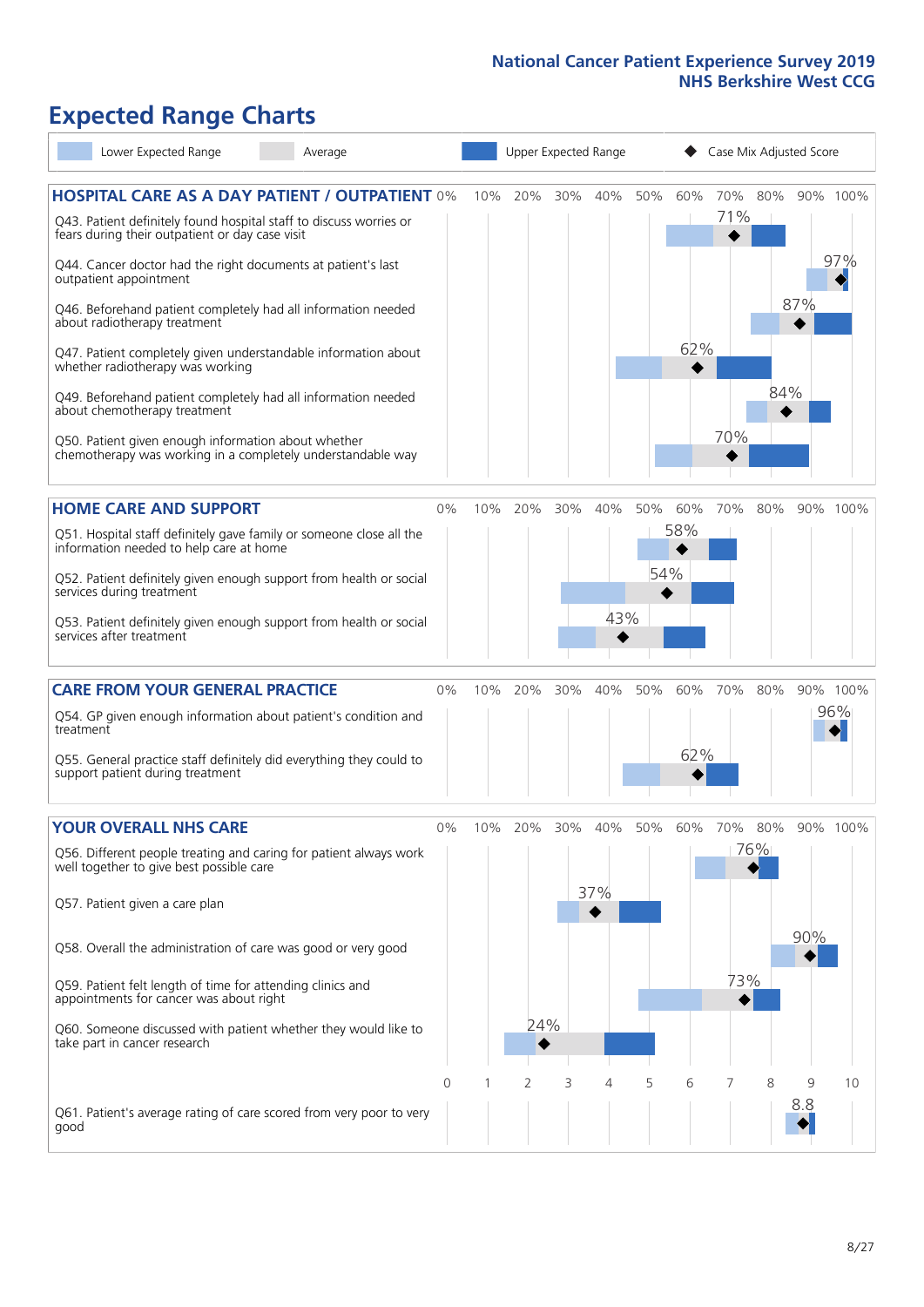# **Comparability Tables**

\* Indicates where a score has been suppressed because there are less than 21 responses.

\*\* No score available for 2018.

 $\triangle$  or  $\nabla$ 

Change 2018-2019: Indicates where 2019 score is significantly higher or lower than 2018 score Change Overall: Indicates significant change overall (2015, 2016, 2017, 2018 and 2019).

Adjusted Score below Lower Expected Range Adjusted Score between Upper and Lower Expected Ranges Adjusted Score above Upper Expected Range

|                                                                             |           |               | Unadjusted Scores |               |                                          |         |               | Case Mix Adjusted Scores            |                |                   |
|-----------------------------------------------------------------------------|-----------|---------------|-------------------|---------------|------------------------------------------|---------|---------------|-------------------------------------|----------------|-------------------|
|                                                                             | 2018<br>n | 2018<br>Score | 2019<br>n         | 2019<br>Score | $\sqrt{Change} Change $<br>2018-<br>2019 | Overall | 2019<br>Score | Lower<br>Expected Expected<br>Range | Upper<br>Range | National<br>Score |
| <b>SEEING YOUR GP</b>                                                       |           |               |                   |               |                                          |         |               |                                     |                |                   |
| Q1. Saw GP once or twice before being told they needed to go<br>to hospital | 365       | 79%           | 357               | 78%           |                                          |         | 75%           | 75%                                 | 83%            | 79%               |
| Q2. Patient thought they were seen as soon as necessary                     | 493       | 81%           | 478               | 82%           |                                          |         | 81%           | 81%                                 | 87%            | 84%               |
| <b>DIAGNOSTIC TESTS</b>                                                     |           |               |                   |               |                                          |         |               |                                     |                |                   |

| Q5. Received all the information needed about the test                    | $**$            | **  | 42 C | 94% |  | 93% | 93% | 97% | 95% |
|---------------------------------------------------------------------------|-----------------|-----|------|-----|--|-----|-----|-----|-----|
| Q6. The length of time waiting for the test to be done was<br>about right | 44 <sup>′</sup> | 86% | 434  | 86% |  | 86% | 85% | 91% | 88% |
| Q7. Test results explained in completely understandable way               | 442             | 80% | 432  | 79% |  | 79% | 76% | 84% | 80% |

| <b>FINDING OUT WHAT WAS WRONG WITH YOU</b>                                                      |     |     |     |     |     |     |     |     |
|-------------------------------------------------------------------------------------------------|-----|-----|-----|-----|-----|-----|-----|-----|
| Q10. Patient told they could bring a family member or friend<br>when first told they had cancer | 452 | 78% | 430 | 81% | 81% | 72% | 82% | 77% |
| Q11. Patient felt they were told sensitively that they had cancer                               | 490 | 83% | 486 | 84% | 84% | 83% | 89% | 86% |
| Q12. Patient completely understood the explanation of what<br>was wrong                         | 493 | 74% | 485 | 74% | 72% | 69% | 77% | 73% |
| Q13. Patient given easy to understand written information<br>about the type of cancer they had  | 436 | 77% | 434 | 76% | 76% | 70% | 79% | 74% |

| <b>DECIDING THE BEST TREATMENT FOR YOU</b>                                                              |                 |      |     |     |     |     |     |     |
|---------------------------------------------------------------------------------------------------------|-----------------|------|-----|-----|-----|-----|-----|-----|
| Q14. Patient felt that treatment options were completely<br>explained                                   | 437             | 85%  | 447 | 82% | 81% | 80% | 87% | 83% |
| Q15. Patient felt possible side effects were definitely explained<br>in an understandable way           | 482             | 73%  | 474 | 70% | 70% | 69% | 77% | 73% |
| Q16. Patient definitely given practical advice and support in<br>dealing with side effects of treatment | 47 <sup>1</sup> | 68%  | 468 | 66% | 65% | 63% | 71% | 67% |
| Q17. Patient definitely told about side effects that could affect<br>them in the future                 | 457             | 56%  | 455 | 60% | 59% | 52% | 61% | 57% |
| Q18. Patient definitely involved as much as they wanted in<br>decisions about care and treatment        | $**$            | $**$ | 480 | 81% | 80% | 78% | 85% | 81% |

| <b>CLINICAL NURSE SPECIALIST (CNS)</b>                                                    |     |     |     |     |  |     |     |     |     |
|-------------------------------------------------------------------------------------------|-----|-----|-----|-----|--|-----|-----|-----|-----|
| Q19. Patient given the name of a CNS who would support them<br>through their treatment    | 472 | 94% | 462 | 93% |  | 93% | 89% | 95% | 92% |
| Q20. Patient found it very or quite easy to contact their CNS                             | 390 | 87% | 369 | 86% |  | 86% | 81% | 89% | 85% |
| Q21. Patient got understandable answers to important<br>questions all or most of the time | 384 | 85% | 359 | 87% |  | 86% | 84% | 91% | 87% |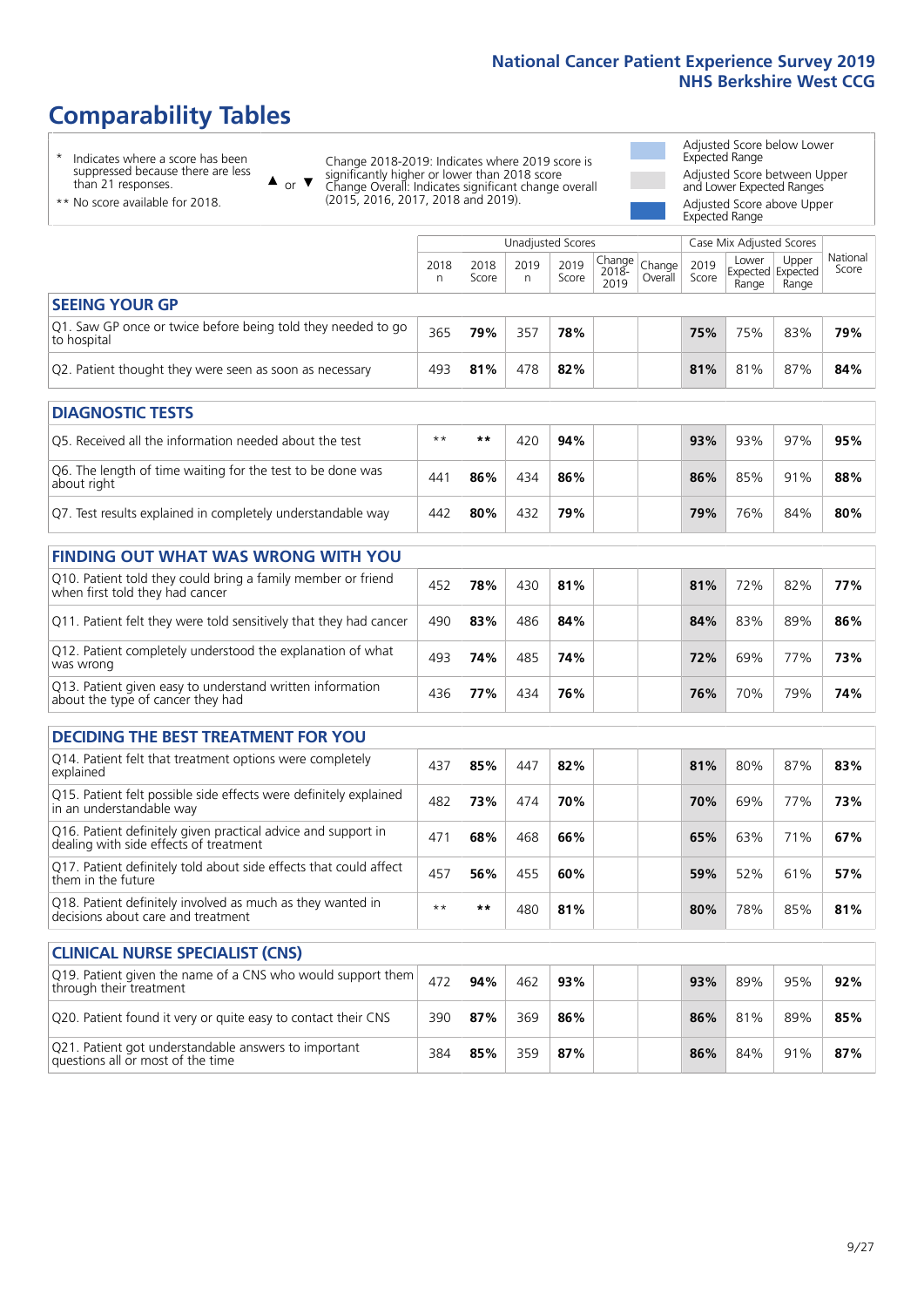# **Comparability Tables**

\* Indicates where a score has been suppressed because there are less than 21 responses.

\*\* No score available for 2018.

 $\triangle$  or  $\nabla$ 

Change 2018-2019: Indicates where 2019 score is significantly higher or lower than 2018 score Change Overall: Indicates significant change overall (2015, 2016, 2017, 2018 and 2019).

Adjusted Score below Lower Expected Range Adjusted Score between Upper and Lower Expected Ranges Adjusted Score above Upper Expected Range

|                                                                                                                   |              |               | <b>Unadjusted Scores</b> |               |                         |                   |               | Case Mix Adjusted Scores            |                |                   |
|-------------------------------------------------------------------------------------------------------------------|--------------|---------------|--------------------------|---------------|-------------------------|-------------------|---------------|-------------------------------------|----------------|-------------------|
|                                                                                                                   | 2018<br>n    | 2018<br>Score | 2019<br>n.               | 2019<br>Score | Change<br>2018-<br>2019 | Change<br>Overall | 2019<br>Score | Lower<br>Expected Expected<br>Range | Upper<br>Range | National<br>Score |
| <b>SUPPORT FOR PEOPLE WITH CANCER</b>                                                                             |              |               |                          |               |                         |                   |               |                                     |                |                   |
| Q22. Hospital staff gave information about support or self-help<br>groups for people with cancer                  | 393          | 84%           | 381                      | 87%           |                         |                   | 86%           | 85%                                 | 91%            | 88%               |
| Q23. Hospital staff discussed or gave information about the<br>impact cancer could have on day to day activities  | 341          | 82%           | 333                      | 84%           |                         |                   | 83%           | 80%                                 | 88%            | 84%               |
| Q24. Hospital staff gave information on getting financial help or<br>possible benefits                            | 228          | 58%           | 204                      | 54%           |                         |                   | 54%           | 56%                                 | 70%            | 63%               |
| Q25. Hospital staff told patient they could get free prescriptions                                                | 213          | 85%           | 223                      | 84%           |                         |                   | 85%           | 77%                                 | 87%            | 82%               |
| <b>OPERATIONS</b>                                                                                                 |              |               |                          |               |                         |                   |               |                                     |                |                   |
| Q27. Beforehand, patient had all the information needed about<br>the operation                                    | 298          | 98%           | 274                      | 97%           |                         |                   | 97%           | 94%                                 | 98%            | 96%               |
| Q28. Afterwards, staff completely explained how operation had<br>gone in understandable way                       | 295          | 81%           | 277                      | 79%           |                         |                   | 79%           | 74%                                 | 84%            | 79%               |
| <b>HOSPITAL CARE AS AN INPATIENT</b>                                                                              |              |               |                          |               |                         |                   |               |                                     |                |                   |
| Q30. Hospital staff didn't talk in front of patient as if patient<br>wasn't there                                 | $* *$        | **            | 244                      | 88%           |                         |                   | 86%           | 79%                                 | 88%            | 84%               |
| Q31. Patient had confidence and trust in all doctors treating<br>them                                             | $**$         | $***$         | 248                      | 85%           |                         |                   | 85%           | 79%                                 | 88%            | 84%               |
| Q32. Patient's family or someone close definitely felt able to talk<br>to a doctor                                | $* *$        | $***$         | 207                      | 72%           |                         |                   | 72%           | 66%                                 | 78%            | 72%               |
| Q33. Patient had confidence and trust in all the ward nurses<br>treating them                                     | $\star\star$ | **            | 248                      | 80%           |                         |                   | 80%           | 69%                                 | 80%            | 74%               |
| Q34. Patient thought there were always or nearly always<br>enough nurses on duty to care for them                 | $* *$        | **            | 244                      | 73%           |                         |                   | 73%           | 58%                                 | 70%            | 64%               |
| Q35. All hospital staff asked patient what name they prefer to<br>be called by                                    | $* *$        | **            | 242                      | 73%           |                         |                   | 74%           | 62%                                 | 79%            | 71%               |
| Q36. Patient always given enough privacy when discussing<br>condition or treatment                                | $**$         | $***$         | 247                      | 85%           |                         |                   | 85%           | 80%                                 | 89%            | 85%               |
| Q37. Patient definitely found hospital staff to discuss worries or<br>fears during their inpatient visit          | $**$         | **            | 173                      | 48%           |                         |                   | 48%           | 44%                                 | 59%            | 52%               |
| Q38. Hospital staff definitely did everything they could to help<br>control pain                                  | $* *$        | $***$         | 216                      | 86%           |                         |                   | 85%           | 78%                                 | 88%            | 83%               |
| Q39. Patient always felt they were treated with respect and<br>dignity while in hospital                          | $***$        | **            | 248                      | 90%           |                         |                   | 90%           | 84%                                 | 92%            | 88%               |
| Q40. Patient given clear written information about what should<br>or should not do after leaving hospital         | $**$         | **            | 229                      | 87%           |                         |                   | 86%           | 81%                                 | 90%            | 86%               |
| Q41. Hospital staff told patient who to contact if worried about<br>condition or treatment after leaving hospital | $**$         | **            | 236                      | 96%           |                         |                   | 96%           | 91%                                 | 97%            | 94%               |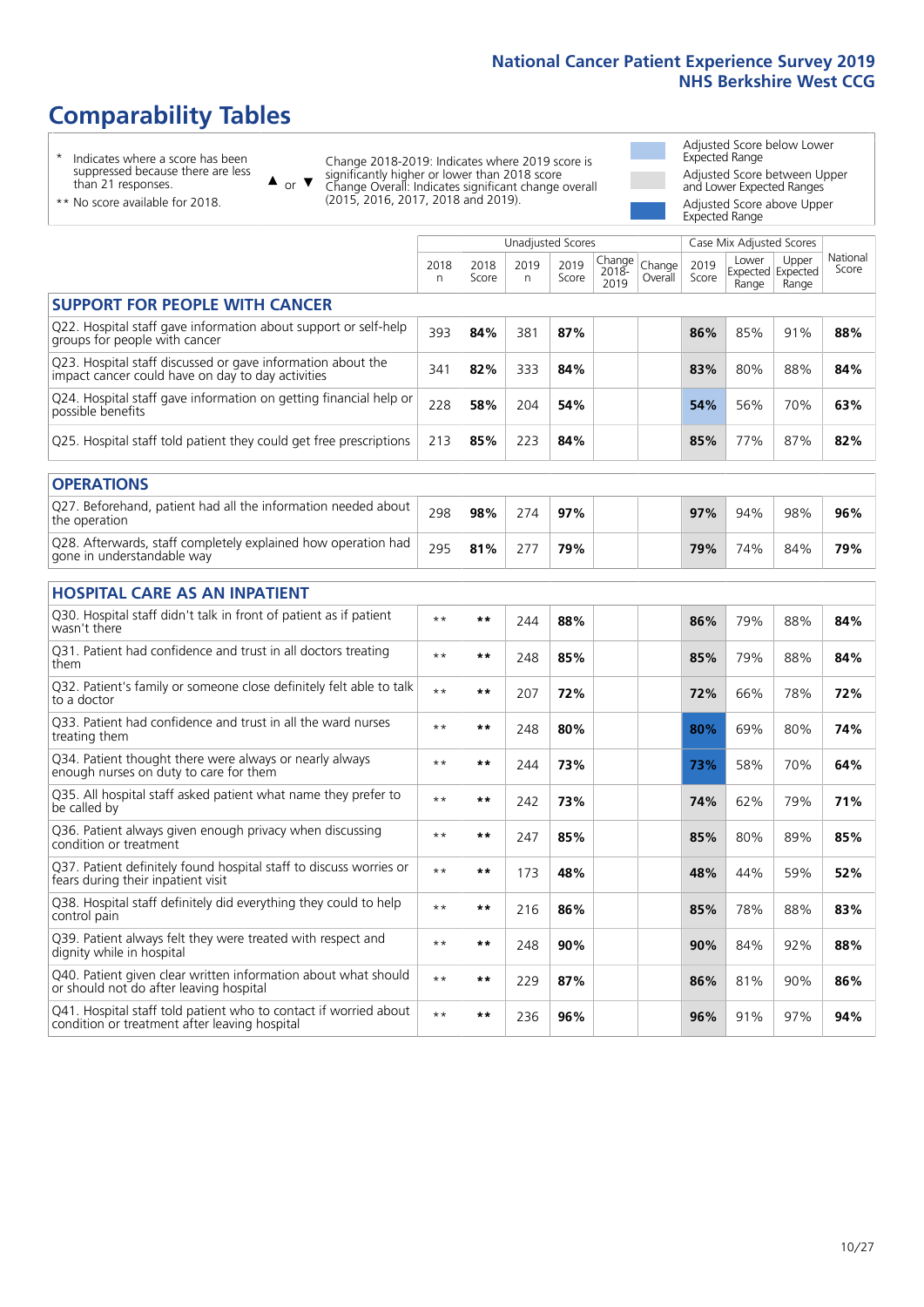# **Comparability Tables**

\* Indicates where a score has been suppressed because there are less than 21 responses.

\*\* No score available for 2018.

 $\triangle$  or  $\nabla$ 

Change 2018-2019: Indicates where 2019 score is significantly higher or lower than 2018 score Change Overall: Indicates significant change overall (2015, 2016, 2017, 2018 and 2019).

Adjusted Score below Lower Expected Range Adjusted Score between Upper and Lower Expected Ranges Adjusted Score above Upper Expected Range

|                                                                                                                       |              |               |            | Unadjusted Scores |                         |                   |               | Case Mix Adjusted Scores |                                     |                   |
|-----------------------------------------------------------------------------------------------------------------------|--------------|---------------|------------|-------------------|-------------------------|-------------------|---------------|--------------------------|-------------------------------------|-------------------|
|                                                                                                                       | 2018<br>n.   | 2018<br>Score | 2019<br>n. | 2019<br>Score     | Change<br>2018-<br>2019 | Change<br>Overall | 2019<br>Score | Lower<br>Range           | Upper<br>Expected Expected<br>Range | National<br>Score |
| <b>HOSPITAL CARE AS A DAY PATIENT / OUTPATIENT</b>                                                                    |              |               |            |                   |                         |                   |               |                          |                                     |                   |
| Q43. Patient definitely found hospital staff to discuss worries or<br>fears during their outpatient or day case visit | 355          | 72%           | 353        | 71%               |                         |                   | 71%           | 66%                      | 75%                                 | 71%               |
| Q44. Cancer doctor had the right documents at patient's last<br>outpatient appointment                                | 438          | 95%           | 424        | 97%               |                         |                   | 97%           | 94%                      | 98%                                 | 96%               |
| Q46. Beforehand patient completely had all information needed<br>about radiotherapy treatment                         | 239          | 87%           | 240        | 87%               |                         |                   | 87%           | 82%                      | 91%                                 | 86%               |
| Q47. Patient completely given understandable information<br>about whether radiotherapy was working                    | 211          | 54%           | 206        | 61%               |                         |                   | 62%           | 53%                      | 67%                                 | 60%               |
| Q49. Beforehand patient completely had all information needed<br>about chemotherapy treatment                         | 242          | 88%           | 192        | 83%               |                         |                   | 84%           | 79%                      | 89%                                 | 84%               |
| Q50. Patient given enough information about whether<br>chemotherapy was working in a completely understandable way    | 228          | 63%           | 170        | 68%               |                         |                   | 70%           | 61%                      | 75%                                 | 68%               |
| <b>HOME CARE AND SUPPORT</b>                                                                                          |              |               |            |                   |                         |                   |               |                          |                                     |                   |
| Q51. Hospital staff definitely gave family or someone close all<br>the information needed to help care at home        | 391          | 62%           | 383        | 58%               |                         |                   | 58%           | 55%                      | 65%                                 | 60%               |
| Q52. Patient definitely given enough support from health or<br>social services during treatment                       | 254          | 57%           | 223        | 55%               |                         |                   | 54%           | 44%                      | 60%                                 | 52%               |
| Q53. Patient definitely given enough support from health or<br>social services after treatment                        | 137          | 44%           | 135        | 44%               |                         |                   | 43%           | 37%                      | 53%                                 | 45%               |
| <b>CARE FROM YOUR GENERAL PRACTICE</b>                                                                                |              |               |            |                   |                         |                   |               |                          |                                     |                   |
| Q54. GP given enough information about patient's condition<br>and treatment                                           | 423          | 96%           | 428        | 96%               |                         |                   | 96%           | 93%                      | 97%                                 | 95%               |
| Q55. General practice staff definitely did everything they could<br>to support patient during treatment               | 323          | 58%           | 302        | 63%               |                         |                   | 62%           | 53%                      | 64%                                 | 58%               |
| <b>YOUR OVERALL NHS CARE</b>                                                                                          |              |               |            |                   |                         |                   |               |                          |                                     |                   |
| Q56. Different people treating and caring for patient always<br>work well together to give best possible care         | $\star\star$ | $***$         | 469        | 75%               |                         |                   | 76%           | 69%                      | 77%                                 | 73%               |
| Q57. Patient given a care plan                                                                                        | 369          | 36%           | 366        | 36%               |                         | ▲                 | 37%           | 33%                      | 43%                                 | 38%               |
| Q58. Overall the administration of care was good or very good                                                         | 489          | 88%           | 485        | 89%               |                         |                   | 90%           | 86%                      | 92%                                 | 89%               |
| Q59. Patient felt length of time for attending clinics and<br>appointments for cancer was about right                 | 489          | 72%           | 478        | 73%               |                         | ▲                 | 73%           | 63%                      | 76%                                 | 69%               |
| Q60. Someone discussed with patient whether they would like<br>to take part in cancer research                        | 475          | 27%           | 454        | 24%               |                         |                   | 24%           | 22%                      | 39%                                 | 30%               |
| Q61. Patient's average rating of care scored from very poor to<br>very good                                           | 487          | 8.8           | 475        | 8.8               |                         |                   | 8.8           | 8.7                      | 8.9                                 | 8.8               |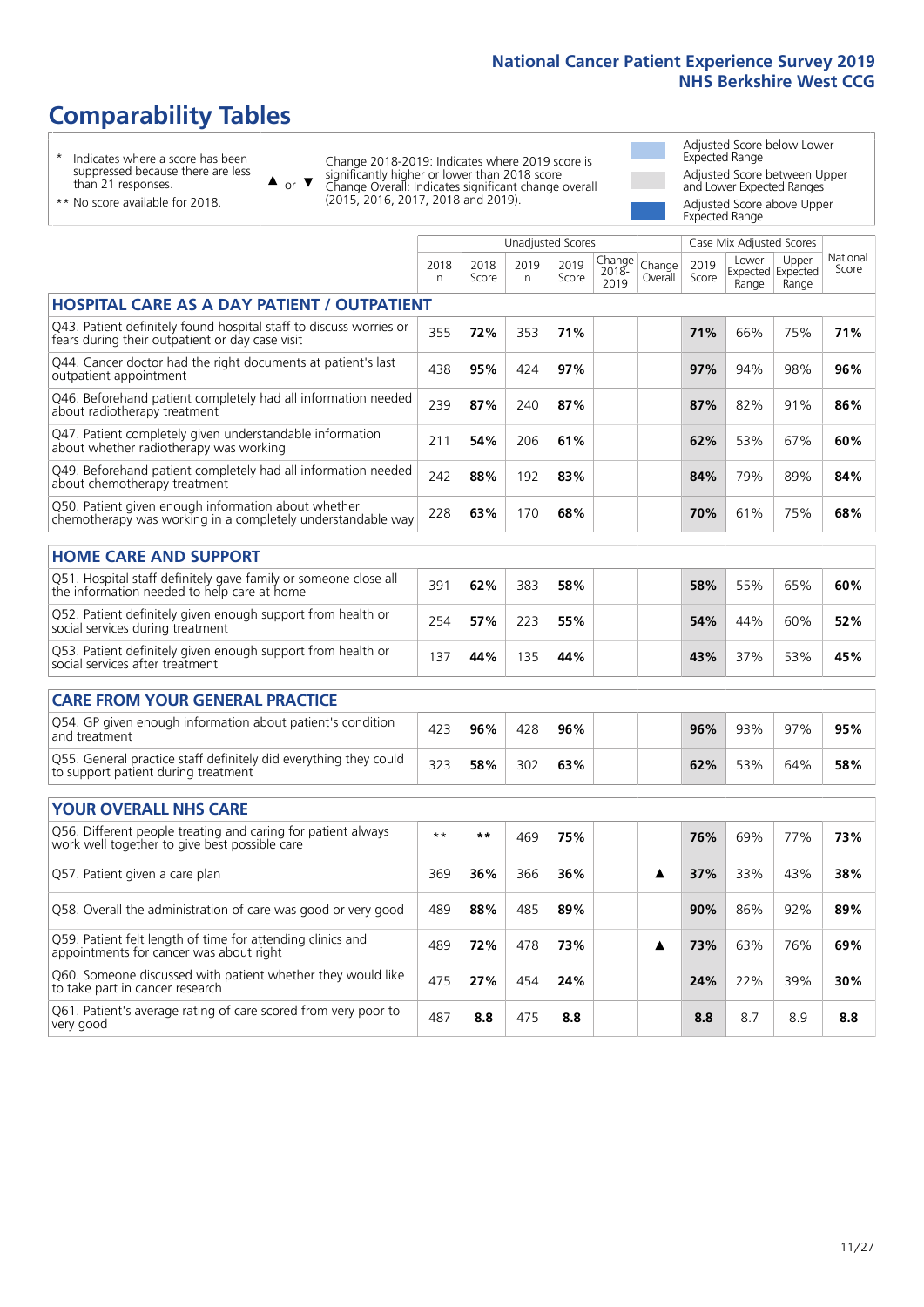# **Tumour Type Tables**

- \* Indicates where a score has been suppressed because there are less than 21 responses.
- n.a. Indicates that there were no respondents for that tumour group.

| <b>SEEING YOUR GP</b>                           |            |         |               |                   |                    |                |                  |                       | Tumour Group |         |                                                 |                 |                       |         |                |
|-------------------------------------------------|------------|---------|---------------|-------------------|--------------------|----------------|------------------|-----------------------|--------------|---------|-------------------------------------------------|-----------------|-----------------------|---------|----------------|
|                                                 |            | Brain   | <b>Breast</b> | Colorectal<br>LGT | ᠊ᢛ<br>Gynaecologic | Haematological | Head and<br>Neck | Lung                  | Prostate     | Sarcoma | Skin                                            | Upper<br>Gastro | $\sigma$<br>Jrologica | Other   | All<br>Cancers |
| Q1. Saw GP once or twice before being told they | <b>CCG</b> | $\star$ |               | 95% 73%           |                    | 63%            | $\star$          | $\star$               | 78%          | $\star$ | $\star$                                         | $\star$         | $\star$               | $\star$ | 78%            |
| needed to go to hospital                        | National   | 59%     |               | 94% 75% 77%       |                    |                |                  | 67%   79%   71%   82% |              |         | 71% 90% 74% 83% 74% 79%                         |                 |                       |         |                |
| Q2. Patient thought they were seen as soon as   | <b>CCG</b> | $\star$ |               | 89% 82% 64% 78%   |                    |                | $\star$          | $\star$               | 82%          | $\star$ | $\star$                                         | $\star$         | $\star$               |         | 77% 82%        |
| necessary                                       | National   | 79%     |               |                   |                    |                |                  |                       |              |         | 89% 83% 81% 82% 81% 84% 86% 69% 85% 79% 85% 79% |                 |                       |         | 84%            |

#### **DIAGNOSTIC TESTS** Tumour Group

|                                                   |              | Brain<br>CNS | <b>Breast</b> | Colorectal<br>LGT           | ᅙ<br>Gynaecologic | Haematological | Head and<br>Neck | Lung        | Prostate | Sarcoma | Skin    | Upper<br>Gastro | rological                           | Other | All<br>Cancers |
|---------------------------------------------------|--------------|--------------|---------------|-----------------------------|-------------------|----------------|------------------|-------------|----------|---------|---------|-----------------|-------------------------------------|-------|----------------|
| Q5. Received all the information needed about     | <b>CCG</b>   | $\star$      |               | 95% 96%                     | $\star$           | 94%            | $\star$          | $\star$     | 95%      |         | $\star$ | $\star$         | $\star$                             |       | 96% 94%        |
| $\vert$ the test                                  | National     | 93%          |               | 95% 95%                     | 93%               | 95%            |                  | 93% 95% 95% |          | 93%     | 96%     |                 | 95% 95%                             |       | 95% 95%        |
| Q6. The length of time waiting for the test to be | <b>CCG</b>   | $\star$      | 93%           | 88%                         | $\star$           | 77%            | $\star$          | $\star$     | 83%      | $\star$ | $\star$ | $\star$         | $\star$                             |       | 96% 86%        |
| done was about right                              | National     |              | 84% 91% 88%   |                             |                   |                |                  |             |          |         |         |                 | 86% 89% 88% 87% 87% 81% 87% 84% 87% |       | 86% 88%        |
| Q7. Test results explained in completely          | CCG          | $\star$      |               | 80% 75%                     |                   | 72%            | $\star$          | $\star$     | 89%      | $\star$ | $\star$ | $\star$         | $\star$                             |       | 78% 79%        |
| understandable way                                | National 71% |              |               | 83% 82% 77% 77% 79% 80% 80% |                   |                |                  |             |          |         |         |                 | 78% 84% 75% 80% 76% 80%             |       |                |

| <b>FINDING OUT WHAT WAS WRONG WITH YOU</b>        |            |         |               |                             |                |                    |                        |         | <b>Tumour Group</b> |         |         |                 |           |       |                |
|---------------------------------------------------|------------|---------|---------------|-----------------------------|----------------|--------------------|------------------------|---------|---------------------|---------|---------|-----------------|-----------|-------|----------------|
|                                                   |            | Brain   | <b>Breast</b> | olorectal.<br>LGT<br>$\cup$ | Gynaecological | aematological<br>Ĩ | ad and<br>Neck<br>Head | Lung    | Prostate            | Sarcoma | Skin    | Upper<br>Gastro | rological | Other | All<br>Cancers |
| Q10. Patient told they could bring a family       | CCG        | $\star$ | 85%           | 78%                         | $\star$        | 78%                | $\star$                | $\star$ | 90%                 | $\star$ | $\star$ | $\star$         | $\star$   | 62%   | 81%            |
| member or friend when first told they had cancer  | National   | 85%     | 82%           | 82%                         | 71%            | 71%                | 71%                    | 77%     | 79%                 | 73%     | 69%     | 76%             | 73%       | 75%   | 77%            |
| Q11. Patient felt they were told sensitively that | <b>CCG</b> | $\star$ |               | 86% 85%                     | 73%            | 86%                | $\star$                | $\star$ | 90%                 | $\star$ | $\star$ | $\star$         |           |       | 72% 84%        |
| they had cancer                                   | National   | 79%     |               |                             | 89% 87% 82%    | 84% 87%            |                        | 83%     | 86%                 | 84%     | 89%     | 81% 84%         |           | 83%   | 86%            |
| Q12. Patient completely understood the            | <b>CCG</b> | $\star$ | 73%           | 70%                         | 68%            | 64%                | $^\star$               | $\star$ | 85%                 | $\star$ | $\star$ | $\star$         |           | 80%   | 74%            |
| explanation of what was wrong                     | National   | 66%     | 77%           | 79%                         | 73%            | 60%                | 78%                    | 76%     | 79%                 | 67%     | 80%     | 70%             | 77%       | 70%   | 73%            |
| Q13. Patient given easy to understand written     | CCG        | $\star$ | 76%           | 73%                         | 57%            | 56%                | $\star$                | $\star$ | 96%                 | $\star$ | $\star$ | $\star$         | $\star$   |       | 76% 76%        |
| information about the type of cancer they had     | National   | 66%     | 78%           | 73%                         | 71%            | 76%                | 69%                    | 67% 83% |                     |         | 67% 84% | 67%             | 74%       | 65%   | 74%            |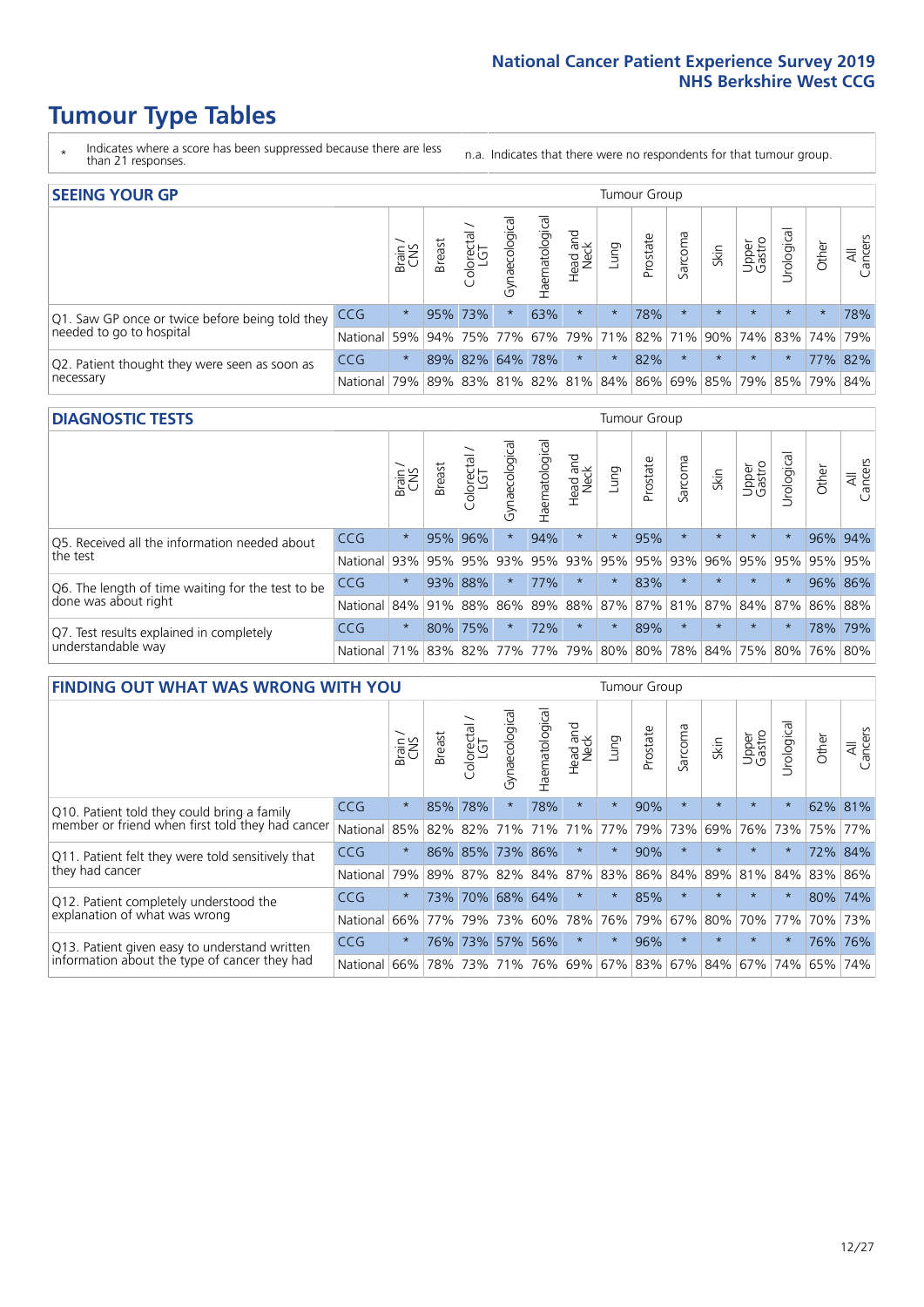# **Tumour Type Tables**

\* Indicates where a score has been suppressed because there are less than 21 responses.

n.a. Indicates that there were no respondents for that tumour group.

| <b>DECIDING THE BEST TREATMENT FOR YOU</b>         |            |         |               | <b>Tumour Group</b><br>Haematological<br>Gynaecological<br>Jrological<br>olorectal<br>LGT<br>ad and<br>Neck<br>Sarcoma<br>Prostate<br>All<br>Cancers<br>Upper<br>Gastro<br>Other<br>Lung<br>Skin<br>Head<br>Ũ<br>$\star$<br>78%<br>$\star$<br>81%<br>$\star$<br>83%<br>$\star$<br>79%<br>$\star$<br>$\star$<br>$\star$<br>82%<br>83%<br>89%<br>85%<br>82%<br>87%<br>83%<br>81%<br>79% 83%<br>85%<br>84%<br>83%<br>$\star$<br>$\star$<br>68%<br>$\star$<br>$\star$<br>$\star$<br>64%<br>$\star$<br>60%<br>76% 70%<br>73%<br>73%<br>77%<br>72%<br>76%<br>75%<br>69%<br>74%<br>73%<br>73%<br>71%<br>70% |         |     |         |         |     |                                     |         |         |          |         |         |
|----------------------------------------------------|------------|---------|---------------|------------------------------------------------------------------------------------------------------------------------------------------------------------------------------------------------------------------------------------------------------------------------------------------------------------------------------------------------------------------------------------------------------------------------------------------------------------------------------------------------------------------------------------------------------------------------------------------------------|---------|-----|---------|---------|-----|-------------------------------------|---------|---------|----------|---------|---------|
|                                                    |            | Brain   | <b>Breast</b> |                                                                                                                                                                                                                                                                                                                                                                                                                                                                                                                                                                                                      |         |     |         |         |     |                                     |         |         |          |         |         |
| Q14. Patient felt that treatment options were      | CCG        | $\star$ | 82%           |                                                                                                                                                                                                                                                                                                                                                                                                                                                                                                                                                                                                      |         |     |         |         |     |                                     |         |         |          |         |         |
| completely explained                               | National   | 85%     | 85%           |                                                                                                                                                                                                                                                                                                                                                                                                                                                                                                                                                                                                      |         |     |         |         |     |                                     |         |         |          |         |         |
| Q15. Patient felt possible side effects were       | <b>CCG</b> | $\star$ | 73%           |                                                                                                                                                                                                                                                                                                                                                                                                                                                                                                                                                                                                      |         |     |         |         |     |                                     |         |         |          |         |         |
| definitely explained in an understandable way      | National   | 69%     | 74%           |                                                                                                                                                                                                                                                                                                                                                                                                                                                                                                                                                                                                      |         |     |         |         |     |                                     |         |         |          |         |         |
| Q16. Patient definitely given practical advice and | <b>CCG</b> | $\star$ | 69%           | 66%                                                                                                                                                                                                                                                                                                                                                                                                                                                                                                                                                                                                  |         | 52% | $\star$ | $\star$ | 59% | $\star$                             | $\star$ | $\star$ | $\star$  |         | 71% 66% |
| support in dealing with side effects of treatment  | National   | 63%     | 70%           | 70%                                                                                                                                                                                                                                                                                                                                                                                                                                                                                                                                                                                                  | 69%     | 65% | 70%     | 69%     | 65% | 66%                                 | 71%     | 66%     | 63%      | 64%     | 67%     |
| Q17. Patient definitely told about side effects    | <b>CCG</b> | $\star$ | 59%           | 59%                                                                                                                                                                                                                                                                                                                                                                                                                                                                                                                                                                                                  |         | 38% | $\star$ | $\star$ | 66% | $\star$                             | $\star$ | $\star$ | $\star$  | 59%     | 60%     |
| that could affect them in the future               | National   | 62%     | 57%           | 59%                                                                                                                                                                                                                                                                                                                                                                                                                                                                                                                                                                                                  | 56%     | 51% | 64%     | 56%     | 66% | 54%                                 | 66%     | 53%     | 56%      | 52%     | 57%     |
| Q18. Patient definitely involved as much as they   | <b>CCG</b> | $\star$ | 82%           | 85%                                                                                                                                                                                                                                                                                                                                                                                                                                                                                                                                                                                                  | $\star$ | 67% | $\star$ | $\star$ | 86% | $\star$                             | $\star$ | $\star$ | $^\star$ |         | 77% 81% |
| wanted in decisions about care and treatment       | National   | 79%     |               |                                                                                                                                                                                                                                                                                                                                                                                                                                                                                                                                                                                                      |         |     |         |         |     | 81% 83% 81% 80% 81% 81% 84% 81% 87% |         | 79%     | 79%      | 78% 81% |         |

#### **CLINICAL NURSE SPECIALIST (CNS)** Tumour Group

|                                             |            | Brain   | <b>Breast</b>   | Colorectal<br>LGT | ᠊ᢛ<br>Gynaecologic | $\overline{\sigma}$<br>ت<br>Haematologi | Head and<br>Neck        | Lung    | Prostate | Sarcoma | Skin    | Upper<br>Gastro | rological | Other    | All<br>Cancers |
|---------------------------------------------|------------|---------|-----------------|-------------------|--------------------|-----------------------------------------|-------------------------|---------|----------|---------|---------|-----------------|-----------|----------|----------------|
| Q19. Patient given the name of a CNS who    | CCG        | $\star$ |                 | 90% 88%           |                    | 100%                                    | $\star$                 |         | 96%      | $\star$ | $\star$ | $\star$         |           | 100% 93% |                |
| would support them through their treatment  | National   | 95%     | 95%             | 92%               | 95%                | 92%                                     | 91%                     |         | 94% 91%  | 91%     | 91%     | 93%             | 85%       | 89%      | 92%            |
| Q20. Patient found it very or quite easy to | <b>CCG</b> | $\star$ |                 | 89% 81%           |                    | 83%                                     | $\star$                 | $\star$ | 81%      | $\star$ | $\star$ | $\star$         |           |          | 83% 86%        |
| contact their CNS                           | National   |         | 86% 84% 88% 85% |                   |                    | 87%                                     | 86%                     | 86% 80% |          |         |         | 86% 90% 85% 83% |           | 83%      | 85%            |
| Q21. Patient got understandable answers to  | CCG        | $\star$ | 92%             | 86%               |                    | 78%                                     | $\star$                 | $\star$ | 87%      | $\star$ | $\star$ | $\star$         | $\star$   |          | 73% 87%        |
| important questions all or most of the time | National   |         | 82% 87% 89% 86% |                   |                    |                                         | 89% 88% 86% 87% 87% 93% |         |          |         |         | 86% 87%         |           | 86%      | 87%            |

| <b>SUPPORT FOR PEOPLE WITH CANCER</b>                                                             |            |         |               |                        |                                     |                |                        |             | Tumour Group |         |         |                 |           |         |                |
|---------------------------------------------------------------------------------------------------|------------|---------|---------------|------------------------|-------------------------------------|----------------|------------------------|-------------|--------------|---------|---------|-----------------|-----------|---------|----------------|
|                                                                                                   |            | Brain   | <b>Breast</b> | olorectal.<br>LGT<br>Ũ | $\overline{\sigma}$<br>Gynaecologic | Haematological | ad and<br>Neck<br>Head | Lung        | Prostate     | Sarcoma | Skin    | Upper<br>Gastro | Jrologica | Other   | All<br>Cancers |
| Q22. Hospital staff gave information about<br>support or self-help groups for people with         | <b>CCG</b> | $\star$ | 91%           | 76%                    | $\star$                             | 87%            | $\star$                | $\star$     | 93%          | $\star$ | $\star$ | $\star$         | $\star$   | $\star$ | 87%            |
| cancer                                                                                            | National   | 92%     | 92%           | 88%                    | 87%                                 | 86%            | 88%                    | 87%         | 91%          | 86%     | 90%     | 88%             | 81%       | 83%     | 88%            |
| Q23. Hospital staff discussed or gave information<br>about the impact cancer could have on day to | CCG        | n.a.    |               | 88% 81%                | $\star$                             | 68%            | $\star$                | $\star$     | 93%          | $\star$ | $\star$ | $\star$         | $\star$   | $\star$ | 84%            |
| day activities                                                                                    | National   | 84%     | 86%           | 85%                    | 82%                                 | 84%            | 84%                    | 83%         | 88%          | 81%     | 86%     | 83%             | 78%       | 79%     | 84%            |
| Q24. Hospital staff gave information on getting                                                   | <b>CCG</b> | $\star$ |               | 52% 46%                | $\star$                             | $\star$        | $\star$                | $\star$     | 52%          | $\star$ | $\star$ | $\star$         | $\star$   | $\star$ | 54%            |
| financial help or possible benefits                                                               | National   | 78%     | 68%           | 61%                    | 66%                                 | 61%            | 67%                    | 72%         | 55%          | 64%     | 60%     | 64%             | 47%       | 59%     | 63%            |
| Q25. Hospital staff told patient they could get                                                   | <b>CCG</b> | n.a.    | 89%           | 76%                    | $\star$                             | $\star$        | $\star$                | $\star$     | 81%          | $\star$ | $\star$ | $\star$         | $\star$   | $\ast$  | 84%            |
| free prescriptions                                                                                | National   | 82%     |               | 81% 83%                | 79%                                 | 87%            |                        | 84% 86% 80% |              | 78%     | 71%     | $84\%$          | 73%       | 81%     | 82%            |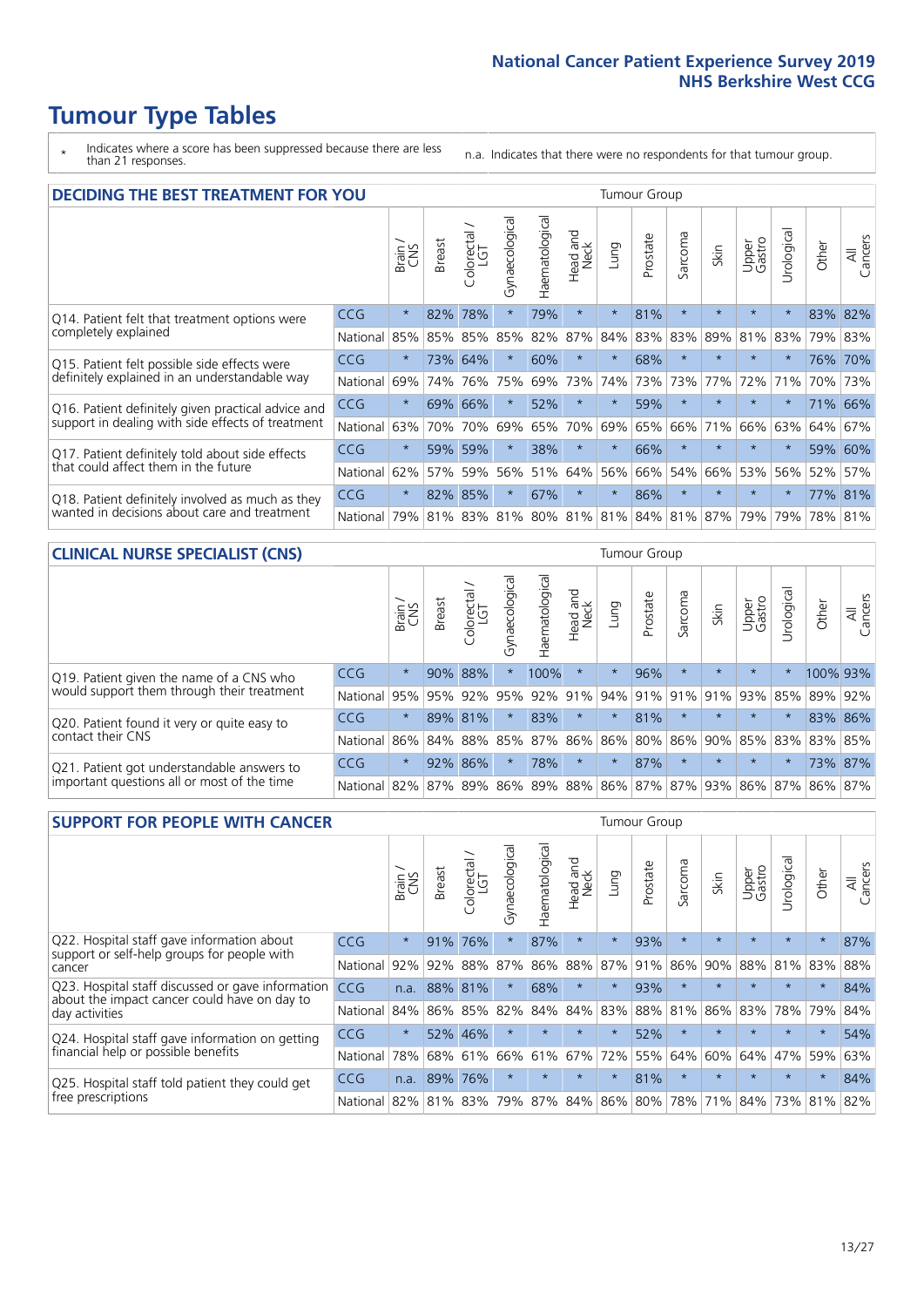# **Tumour Type Tables**

- \* Indicates where a score has been suppressed because there are less than 21 responses.
- n.a. Indicates that there were no respondents for that tumour group.

| <b>OPERATIONS</b>                                |              |         |               |                   |                    |                |                     |             | Tumour Group            |         |         |                 |             |         |                |
|--------------------------------------------------|--------------|---------|---------------|-------------------|--------------------|----------------|---------------------|-------------|-------------------------|---------|---------|-----------------|-------------|---------|----------------|
|                                                  |              | Brain   | <b>Breast</b> | Colorectal<br>LGT | ᠊ᢛ<br>Gynaecologic | Haematological | Head and<br>Neck    | <b>Dung</b> | Prostate                | Sarcoma | Skin    | Upper<br>Gastro | Jrological  | Other   | All<br>Cancers |
| Q27. Beforehand, patient had all the information | CCG          | $\star$ |               | 98% 100%          | $\star$            | $\star$        | $\star$             | $\star$     | 100%                    |         | $\star$ | $\star$         | $\star$     | $\star$ | 97%            |
| needed about the operation                       | National     | 96%     |               | 97% 96%           | 96%                |                |                     |             | 94% 96% 95% 97% 95% 96% |         |         |                 | 96% 95% 95% |         | 96%            |
| Q28. Afterwards, staff completely explained how  | <b>CCG</b>   | $\star$ |               | 79% 84%           | $\star$            | $\star$        | $\star$             | $^\star$    | 79%                     |         | $\star$ | $\star$         | $\star$     | $\star$ | 79%            |
| operation had gone in understandable way         | National 76% |         |               |                   |                    |                | 79% 83% 79% 78% 79% |             | 79% 78% 80% 82% 79%     |         |         |                 |             | 76% 77% | 79%            |

#### **HOSPITAL CARE AS AN INPATIENT** Tumour Group

|                                                                                                   |              | Brain   | Breast  | Colorectal /<br>LGT     | Gynaecological | Haematological | Head and<br>Neck | Lung    | Prostate | Sarcoma | Skin    | Upper<br>Gastro | Urological          | Other   | All<br>Cancers |
|---------------------------------------------------------------------------------------------------|--------------|---------|---------|-------------------------|----------------|----------------|------------------|---------|----------|---------|---------|-----------------|---------------------|---------|----------------|
| Q30. Hospital staff didn't talk in front of patient                                               | CCG          | $\star$ | 93%     | 86%                     | $\star$        | $\star$        | $\star$          | $\star$ | 88%      | $\star$ | $\star$ | $\star$         | $\star$             | $\star$ | 88%            |
| as if patient wasn't there                                                                        | National     | 81%     | 86%     | 81%                     | 83%            | 84%            | 83%              | 81%     | 88%      | 86%     | 86%     | 81%             | 83%                 | 82%     | 84%            |
| 031. Patient had confidence and trust in all<br>doctors treating them                             | CCG          | $\star$ | 88% 86% |                         | $\star$        | $\star$        | $\star$          | $\star$ | 88%      | $\star$ | $\star$ | $\star$         | $\star$             | $\star$ | 85%            |
|                                                                                                   | National     | 82%     |         | 83% 85%                 | 83%            | 82%            |                  | 87% 83% | 89%      | 86%     | 85%     | 81%             | 85%                 | 80%     | 84%            |
| Q32. Patient's family or someone close definitely<br>felt able to talk to a doctor                | CCG          | $\star$ | 75%     | 64%                     | $\star$        | $\star$        | $\star$          | $\star$ | 69%      | $\star$ | $\star$ | $\star$         | $\star$             | $\star$ | 72%            |
|                                                                                                   | National     | 67%     | 72%     | 73%                     | 72%            | 74%            | 75%              | 74%     | 72%      | 71%     | 74%     | 73%             | 71%                 | 69%     | 72%            |
| Q33. Patient had confidence and trust in all the<br>ward nurses treating them                     | CCG          | $\star$ | 83% 74% |                         | $\star$        | $\star$        | $\star$          | $\star$ | 88%      | $\star$ | $\star$ | $\star$         | $\star$             | $\star$ | 80%            |
|                                                                                                   | National     | 72%     | 73%     | 72%                     | 71%            | 77%            | 75%              | 77%     | 79%      | 74%     | 75%     | 73%             | 77%                 | 69%     | 74%            |
| Q34. Patient thought there were always or nearly<br>always enough nurses on duty to care for them | CCG          | $\star$ | 68%     | 70%                     | $\star$        | $\star$        | $\star$          | $\star$ | 76%      | $\star$ | $\star$ | $\star$         | $\star$             | $\star$ | 73%            |
|                                                                                                   | National     | 68%     | 64%     | 62%                     | 63%            | 63%            | 65%              | 68%     | 72%      | 65%     | 70%     | 65%             | 66%                 | 60%     | 64%            |
| Q35. All hospital staff asked patient what name<br>they prefer to be called by                    | CCG          | $\star$ |         | 64% 80%                 | $\star$        | $\star$        | $\star$          | $\star$ | 65%      | $\star$ | $\star$ | $\star$         | $\star$             | $\star$ | 73%            |
|                                                                                                   | National     | 68%     | 62%     | 74%                     | 65%            | 72%            | 71%              | 76%     | 72%      | 74%     | 70%     | 78%             | 76%                 | 69%     | 71%            |
| Q36. Patient always given enough privacy when                                                     | CCG          | $\star$ | 89%     | 79%                     | $\star$        | $\star$        | $\star$          | $\star$ | 88%      | $\star$ | $\star$ | $\star$         | $\star$             | $\star$ | 85%            |
| discussing condition or treatment                                                                 | National     | 78%     |         | 84% 85%                 | 81%            | 86%            |                  | 87% 84% | 88%      | 84%     | 84%     | 84%             | 85%                 | 82%     | 85%            |
| Q37. Patient definitely found hospital staff to                                                   | CCG          | $\star$ |         | 51% 41%                 | $\star$        | $\star$        | $\star$          | $\star$ | 46%      | $\star$ | $\star$ | ÷               | $\star$             | $\star$ | 48%            |
| discuss worries or fears during their inpatient visit                                             | National     | 45%     |         | 51% 55%                 | 51%            | 56%            | 52%              | 49%     | 53%      | 54%     | 51%     | 53%             | 49%                 | 46%     | 52%            |
| Q38. Hospital staff definitely did everything they                                                | CCG          | $\star$ | 88% 85% |                         | $\star$        | $\star$        | $\star$          | $\star$ | 86%      | $\star$ | $\star$ | $\star$         | $\star$             | $\star$ | 86%            |
| could to help control pain                                                                        | National     | 85%     | 83%     | 84%                     | 82%            | 82%            | 80%              | 84%     | 85%      | 83%     | 85%     | 82%             | 81%                 | 82%     | 83%            |
| Q39. Patient always felt they were treated with                                                   | CCG          | $\star$ | 92% 91% |                         | $\star$        | $\star$        | $\star$          | $\star$ | 91%      | $\star$ | $\star$ | $\star$         | $\star$             | $\star$ | 90%            |
| respect and dignity while in hospital                                                             | National 85% |         |         | 87% 87%                 | 85%            | 89%            |                  | 87% 88% | 91%      | 89%     | 89%     | 88%             | 90%                 | 86%     | 88%            |
| Q40. Patient given clear written information<br>about what should or should not do after leaving  | CCG          | $\star$ | 96% 87% |                         | $\star$        | $\star$        | $\star$          | $\star$ | 91%      | $\star$ | $\star$ | $\star$         | $\star$             | $\star$ | 87%            |
| hospital                                                                                          | National     | 80%     | 89%     | 86%                     | 86%            | 83%            |                  | 87% 82% | 91%      | 85%     | 90%     | 82%             | 87%                 | 83%     | 86%            |
| Q41. Hospital staff told patient who to contact<br>if worried about condition or treatment after  | CCG          | $\star$ | 97%     | 95%                     | $\star$        | $\star$        | $\star$          | $\star$ | 97%      | $\star$ | $\star$ | $\star$         | $\star$             | $\star$ | 96%            |
| leaving hospital                                                                                  | National 94% |         |         | 95% 95% 93% 96% 93% 92% |                |                |                  |         |          |         |         |                 | 96% 94% 95% 92% 92% | 93%     | 94%            |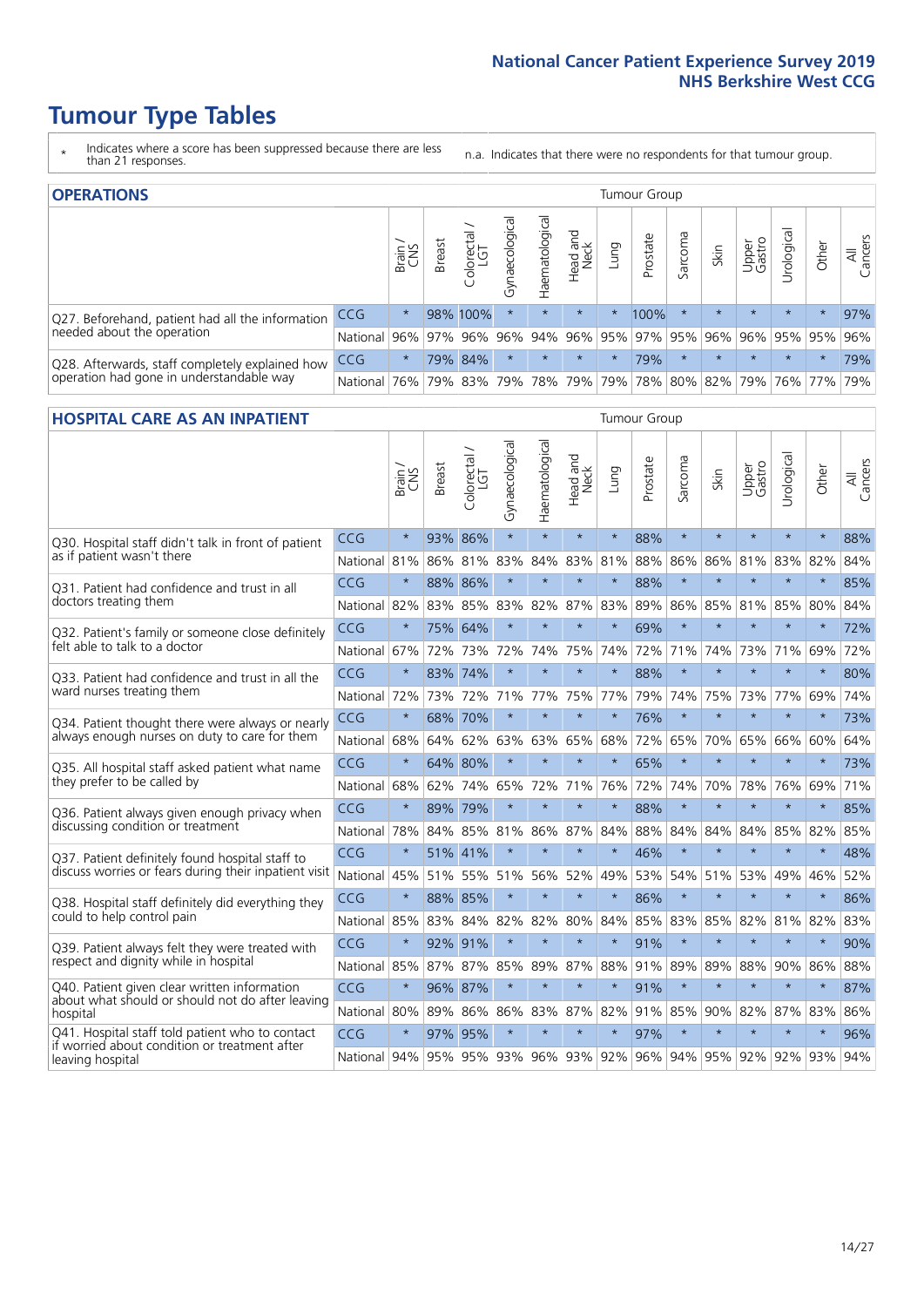# **Tumour Type Tables**

- \* Indicates where a score has been suppressed because there are less than 21 responses.
- n.a. Indicates that there were no respondents for that tumour group.

| <b>HOSPITAL CARE AS A DAY PATIENT / OUTPATIENT</b>                                                                    |            |         |               |                            |                |                |                                |         | <b>Tumour Group</b> |         |         |                 |            |         |                |  |  |
|-----------------------------------------------------------------------------------------------------------------------|------------|---------|---------------|----------------------------|----------------|----------------|--------------------------------|---------|---------------------|---------|---------|-----------------|------------|---------|----------------|--|--|
|                                                                                                                       |            | Brain   | <b>Breast</b> | ╮<br>olorectal<br>LGT<br>Ü | Gynaecological | Haematological | <b>Bad and</b><br>Neck<br>Head | Lung    | Prostate            | Sarcoma | Skin    | Upper<br>Gastro | Urological | Other   | All<br>Cancers |  |  |
| Q43. Patient definitely found hospital staff to                                                                       | <b>CCG</b> | $\star$ | 68%           | 58%                        | $\star$        | 69%            | $\star$                        | $\star$ | 71%                 | $\star$ | $\star$ | $\star$         | $\star$    | $\star$ | 71%            |  |  |
| discuss worries or fears during their outpatient or<br>day case visit                                                 | National   | 66%     | 68%           | 73%                        | 70%            | 73%            | 72%                            | 70%     | 74%                 | 72%     | 72%     | 71%             | 67%        | 68%     | 71%            |  |  |
| Q44. Cancer doctor had the right documents at<br>patient's last outpatient appointment                                | CCG        | $\star$ | 96%           | 98%                        | $\star$        | 98%            | $\star$                        | $\star$ | 99%                 | $\star$ | $\star$ | $\star$         | $\star$    | 95%     | 97%            |  |  |
|                                                                                                                       | National   | 94%     | 96%           | 96%                        | 96%            | 97%            | 96%                            | 96%     | 96%                 | 96%     | 96%     | 94%             | 96%        | 95%     | 96%            |  |  |
| Q46. Beforehand patient completely had                                                                                | <b>CCG</b> | $\star$ | 83%           | $\star$                    |                | $\star$        | $\star$                        | $\star$ | 95%                 | n.a.    | $\star$ | $\star$         | $\star$    | $\ast$  | 87%            |  |  |
| all information needed about radiotherapy<br>treatment                                                                | National   | 91%     | 88%           | 83%                        | 88%            | 84%            | 86%                            | 86%     | 88%                 | 88%     | 84%     | 86%             | 83%        | 84%     | 86%            |  |  |
| Q47. Patient completely given understandable<br>information about whether radiotherapy was                            | CCG        | $\star$ | 64%           | $\star$                    | $\star$        |                | $\star$                        | $\star$ | 53%                 | n.a.    | $\star$ | $\star$         | $\star$    | $\star$ | 61%            |  |  |
| working                                                                                                               | National   | 56%     | 60%           | 57%                        | 61%            | 62%            | 63%                            | 59%     | 60%                 | 67%     | 57%     | 52%             | 59%        | 59%     | 60%            |  |  |
| Q49. Beforehand patient completely had all                                                                            | <b>CCG</b> | $\star$ | 80%           | 90%                        |                | 74%            | $\star$                        | $\star$ | $\star$             | $\star$ | n.a.    | $\star$         | $\star$    | $\ast$  | 83%            |  |  |
| information needed about chemotherapy<br>treatment                                                                    | National   | 80%     | 82%           | 86%                        | 87%            | 85%            | 79%                            | 84%     | 86%                 | 86%     | 90%     | 84%             | 85%        | 85%     | 84%            |  |  |
| Q50. Patient given enough information about<br>whether chemotherapy was working in a<br>completely understandable way | <b>CCG</b> | n.a.    | 68%           | 71%                        | $\star$        | 64%            | $\star$                        | $\star$ | $\star$             | $\star$ | n.a.    | $\star$         | $\star$    | $\star$ | 68%            |  |  |
|                                                                                                                       | National   | 54%     | 62%           | 64%                        | 68%            | 75%            |                                | 57% 67% | 66%                 | 71%     | 79%     | 61%             | 68%        | 69%     | 68%            |  |  |

#### **HOME CARE AND SUPPORT** Tumour Group

|                                                                                                                   |            | Brain   | <b>Breast</b> | olorectal<br>LGT<br>Ü | त्त<br>Gynaecologic | Haematological | ad and<br>Neck<br>Head | <b>Dung</b> | Prostate | Sarcoma | Skin    | Upper<br>Gastro | Urological  | Other   | All<br>Cancers |
|-------------------------------------------------------------------------------------------------------------------|------------|---------|---------------|-----------------------|---------------------|----------------|------------------------|-------------|----------|---------|---------|-----------------|-------------|---------|----------------|
| Q51. Hospital staff definitely gave family or<br>someone close all the information needed to<br>help care at home | <b>CCG</b> | $\star$ | 56%           | 58%                   |                     | 54%            | $\star$                | $\star$     | 57%      | $\star$ | $\star$ | $\star$         | $\star$     | $\star$ | 58%            |
|                                                                                                                   | National   | 58%     | 58%           | 63%                   | 57%                 | 62%            | 67%                    |             | 59% 61%  | 62%     | 65%     | 60%             | 59% 55%     |         | 60%            |
| Q52. Patient definitely given enough support<br>from health or social services during treatment                   | <b>CCG</b> | $\star$ |               | 58% 61%               | $\star$             | $\star$        | $\star$                | $\star$     | $\star$  |         | $\star$ | $\star$         | $\star$     | $\star$ | 55%            |
|                                                                                                                   | National   | 42%     | 52%           | 60%                   |                     | 45% 51%        | 59%                    | 50%         | 48%      |         | 53% 57% |                 | 54% 48% 51% |         | 52%            |
| Q53. Patient definitely given enough support<br>from health or social services after treatment                    | <b>CCG</b> | n.a.    |               | 46% 57%               | $\star$             |                | $\star$                | $\star$     | $\star$  | $\star$ | $\star$ | $\star$         | $\star$     | $\star$ | 44%            |
|                                                                                                                   | National   | 39%     | 41% 53%       |                       | 39%                 | $ 43\% $       | 56%                    | 40%         | 46%      | 48%     | 59%     | 47%             | 44%         | 44%     | 45%            |

| <b>CARE FROM YOUR GENERAL PRACTICE</b>                                                                     |              |         |               |                   |                | Tumour Group   |                  |         |                             |         |         |                 |           |         |                |
|------------------------------------------------------------------------------------------------------------|--------------|---------|---------------|-------------------|----------------|----------------|------------------|---------|-----------------------------|---------|---------|-----------------|-----------|---------|----------------|
|                                                                                                            |              | Brain   | <b>Breast</b> | Colorectal<br>LGT | Gynaecological | Haematological | Head and<br>Neck | Lung    | Prostate                    | Sarcoma | Skin    | Upper<br>Gastro | Urologica | Other   | All<br>Cancers |
| Q54. GP given enough information about<br>patient's condition and treatment                                | <b>CCG</b>   | $\star$ |               | 99% 89%           | $\star$        | 92%            | $\star$          | $\star$ | 100%                        | $\star$ | $\star$ | $\star$         | $\star$   | 96% 96% |                |
|                                                                                                            | National 91% |         |               | 96% 95%           | 95%            |                |                  |         | 96% 94% 94% 96% 94% 96%     |         |         | 93% 95% 94% 95% |           |         |                |
| Q55. General practice staff definitely did<br>everything they could to support patient during<br>treatment | <b>CCG</b>   | $\star$ | 68%           | 147%              |                | 42%            | $\star$          | $\star$ | 69%                         | $\star$ | $\star$ | $\star$         | $\star$   | $\star$ | 63%            |
|                                                                                                            | National     | 55%     |               | 58% 59%           | 56%            |                | 56% 59%          |         | 56% 64% 56% 65% 59% 59% 55% |         |         |                 |           |         | 58%            |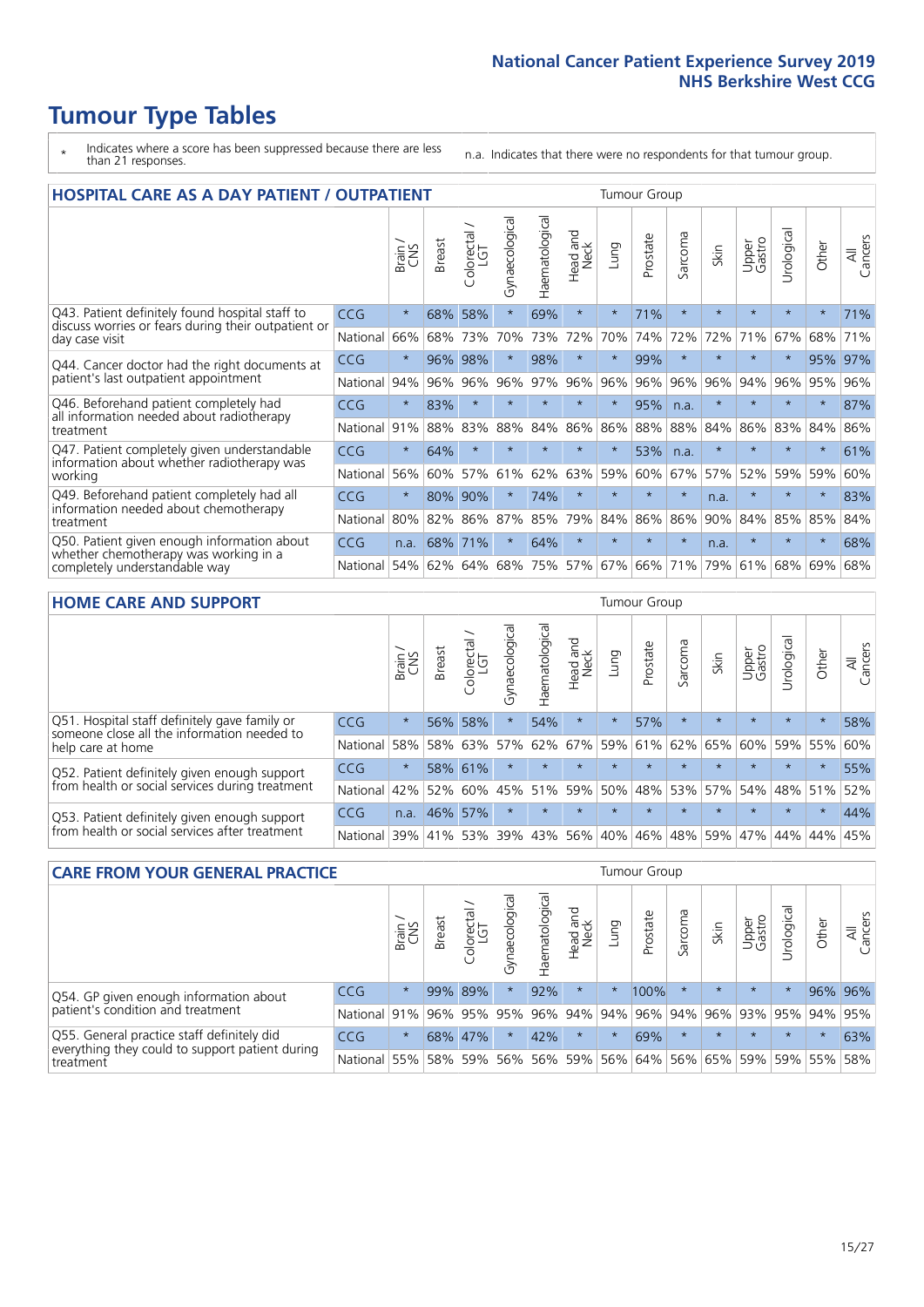# **Tumour Type Tables**

- \* Indicates where a score has been suppressed because there are less than 21 responses.
- n.a. Indicates that there were no respondents for that tumour group.

#### **YOUR OVERALL NHS CARE** THE CONSTRUCTION OF THE THROUP GROUP TUMOUR GROUP

| I YON OVERALL NI IS CARL                                                                        | anour oroup |         |               |                             |                |                |                  |             |          |              |         |                 |                |         |                |
|-------------------------------------------------------------------------------------------------|-------------|---------|---------------|-----------------------------|----------------|----------------|------------------|-------------|----------|--------------|---------|-----------------|----------------|---------|----------------|
|                                                                                                 |             | Brain   | <b>Breast</b> | ╮<br>olorectal.<br>LGT<br>Û | Gynaecological | Haematological | Head and<br>Neck | <b>Dung</b> | Prostate | arcoma<br>ιñ | Skin    | Upper<br>Gastro | लु<br>Urologia | Other   | All<br>Cancers |
| Q56. Different people treating and caring for                                                   | <b>CCG</b>  | $\star$ | 78%           | 67%                         | 64%            | 74%            | $\star$          | $\star$     | 82%      | $\star$      | $\star$ | $\star$         |                | 72%     | 75%            |
| patient always work well together to give best<br>possible care                                 | National    | 60%     |               | 73% 73%                     | 69%            | 75%            | 73%              | 73%         | 75%      | 70%          | 79%     | 69%             | 74%            | 68%     | 73%            |
| Q57. Patient given a care plan                                                                  | <b>CCG</b>  | $\star$ | 45%           | 28%                         |                | 39%            | $\star$          | $^\star$    | 40%      | $\star$      | $\star$ | $\star$         |                | 23% 36% |                |
|                                                                                                 | National    | 36%     | 41%           | 40%                         | 34%            | 36%            | 39%              | 36%         | 40%      | 34%          | 44%     | 36%             | 33%            | 31%     | 38%            |
| Q58. Overall the administration of care was good                                                | <b>CCG</b>  | $\star$ | 93%           | 87%                         | 77%            | 87%            | $\star$          | $^\star$    | 90%      | $\star$      | $\star$ | $\star$         |                | 92% 89% |                |
| or very good                                                                                    | National    | 85%     |               | 90% 88%                     | 87%            | 91%            | 90%              | 90%         | 88%      | 88%          | 90%     | 86%             | 85%            | 87% 89% |                |
| Q59. Patient felt length of time for attending<br>clinics and appointments for cancer was about | <b>CCG</b>  | $\star$ |               | 71% 84%                     | 67% 69%        |                | $\star$          | $\star$     | 72%      | $\star$      | $\star$ | $\star$         | $\star$        | 77%     | 73%            |
| right                                                                                           | National    | 58%     | 68%           | 73%                         | 66%            | 66%            | 71%              | 71%         | 76%      | 68%          | 73%     | 66%             | 75%            | 64%     | 69%            |
| Q60. Someone discussed with patient whether                                                     | <b>CCG</b>  | $\star$ | 21% 22%       |                             |                | 17%            | $\star$          | $\star$     | 32%      | $\star$      | $\star$ | $\star$         |                | 23%     | 24%            |
| they would like to take part in cancer research                                                 | National    | 42%     | 30%           | 32%                         | 31%            | 33%            | 21%              | 34%         | 31%      | 36%          | 20%     | 36%             | 21%            | 32%     | 30%            |
| Q61. Patient's average rating of care scored from<br>very poor to very good                     | <b>CCG</b>  | $\star$ | 8.9           | 8.8                         | 8.3            | 8.7            | $\star$          | $\star$     | 8.8      | $\star$      | $\star$ | $\star$         | $\star$        | 8.7     | 8.8            |
|                                                                                                 | National    | 8.6     | 8.9           | 8.8                         | 8.7            | 8.9            | 8.8              | 8.8         | 8.8      | 8.8          | 8.9     | 8.7             | 8.7            | 8.7     | 8.8            |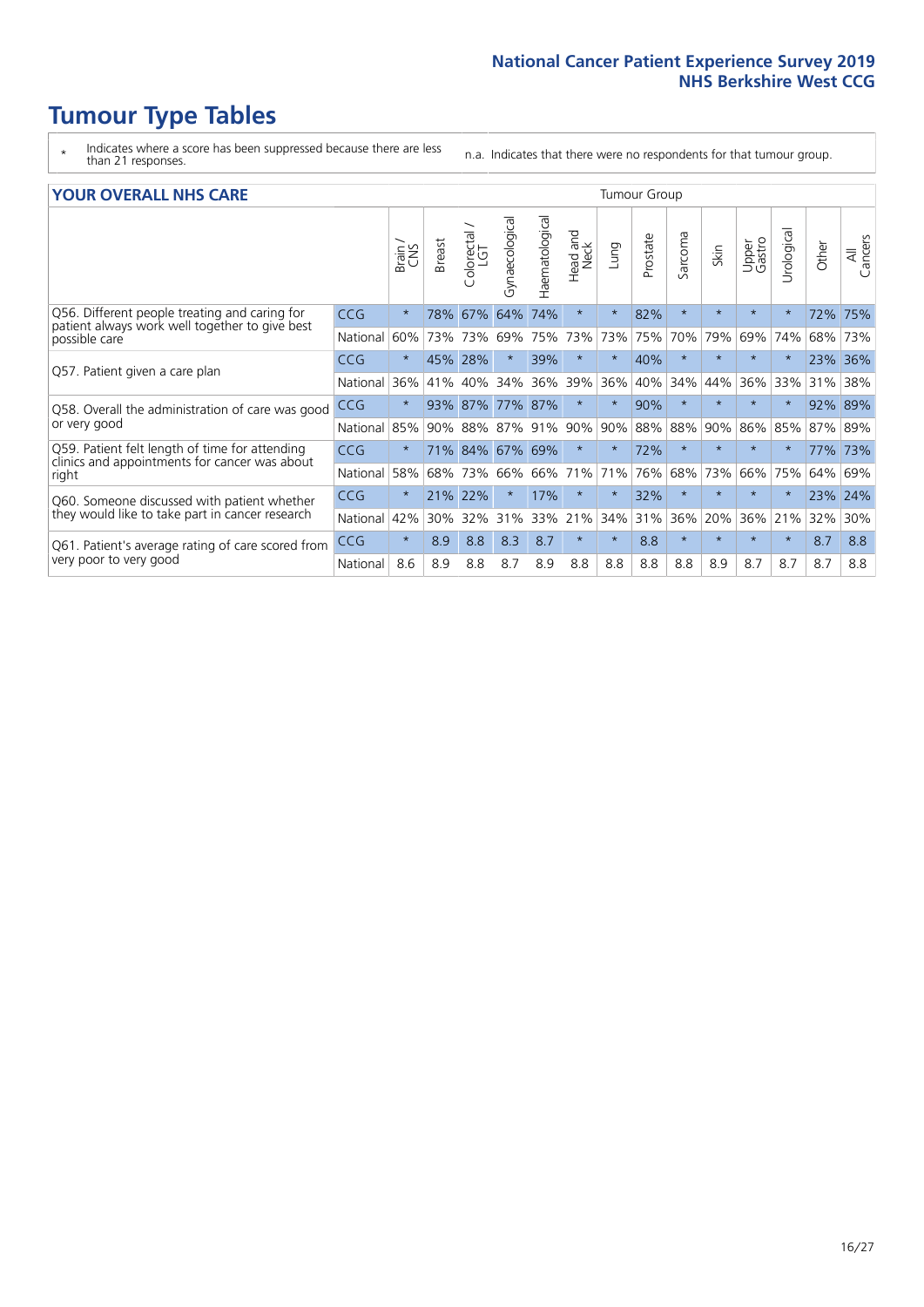### **Year on Year Charts**





#### **DIAGNOSTIC TESTS**





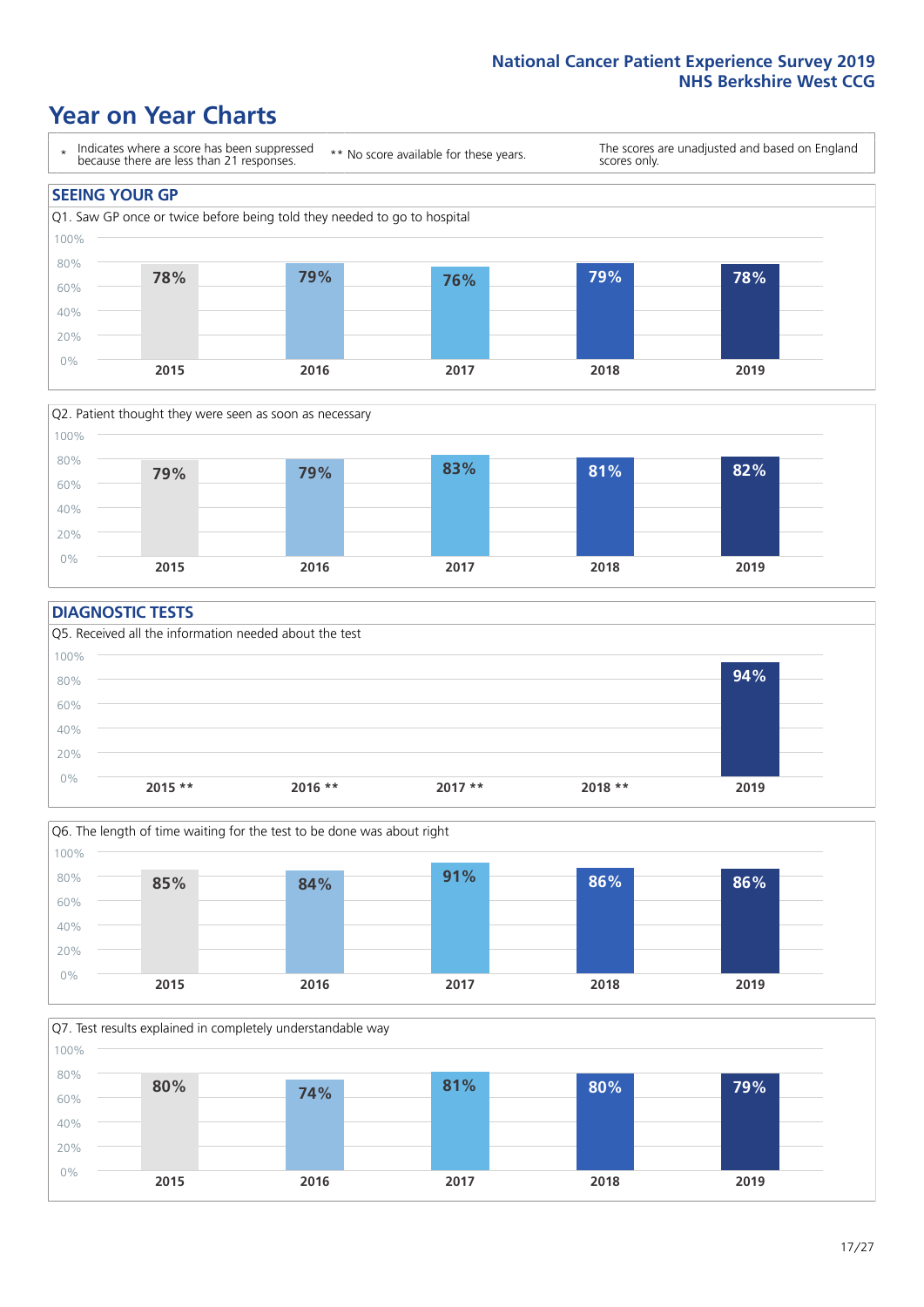### **Year on Year Charts**









#### **DECIDING THE BEST TREATMENT FOR YOU** Q14. Patient felt that treatment options were completely explained 0% 20% 40% 60% 80% 100% **2015 2016 2017 2018 2019 85% 83% 84% 85% 82%**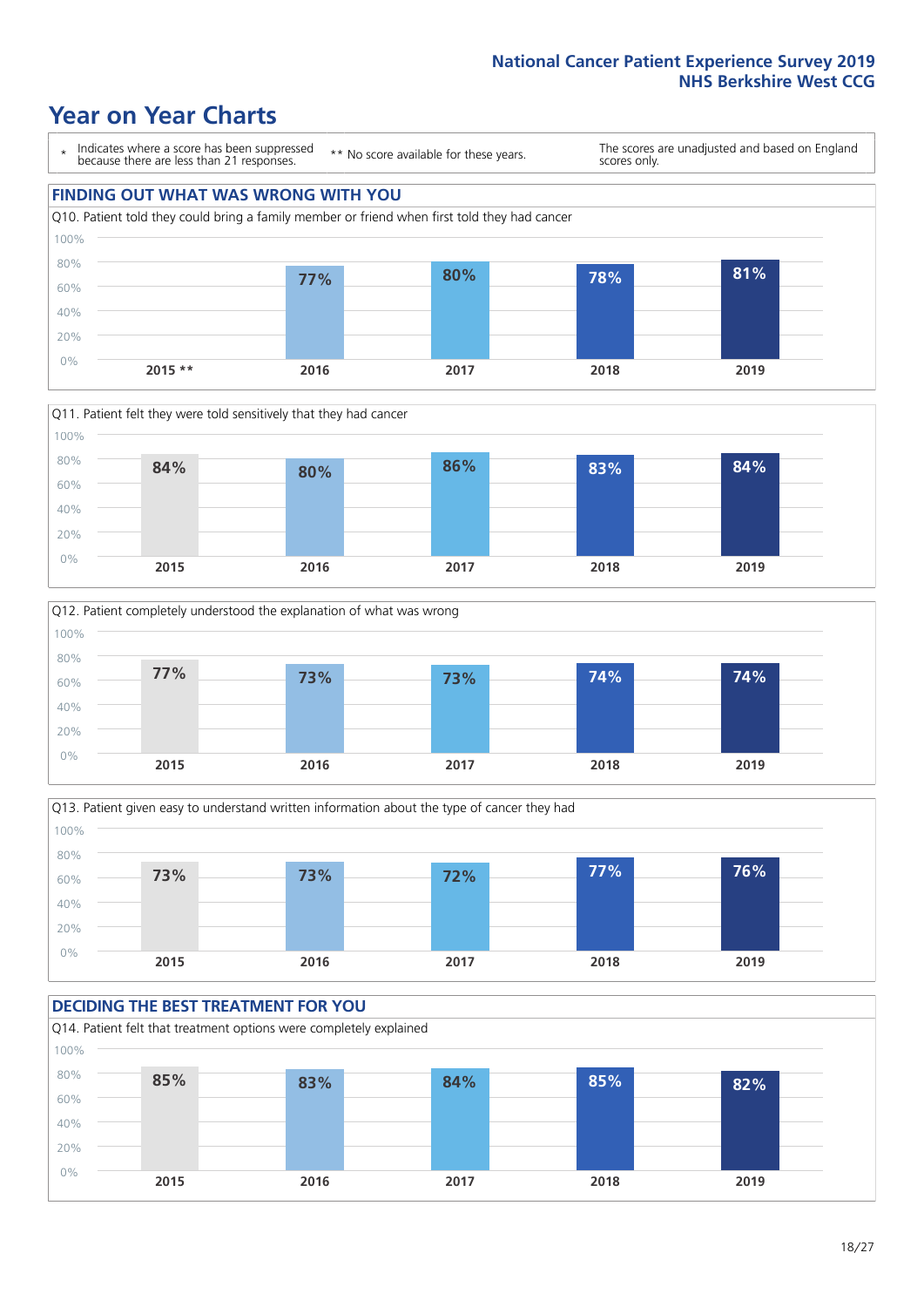### **Year on Year Charts**







Q18. Patient definitely involved as much as they wanted in decisions about care and treatment  $0%$ 20% 40% 60% 80% 100% **2015 \*\* 2016 \*\* 2017 \*\* 2018 \*\* 2019 81%**

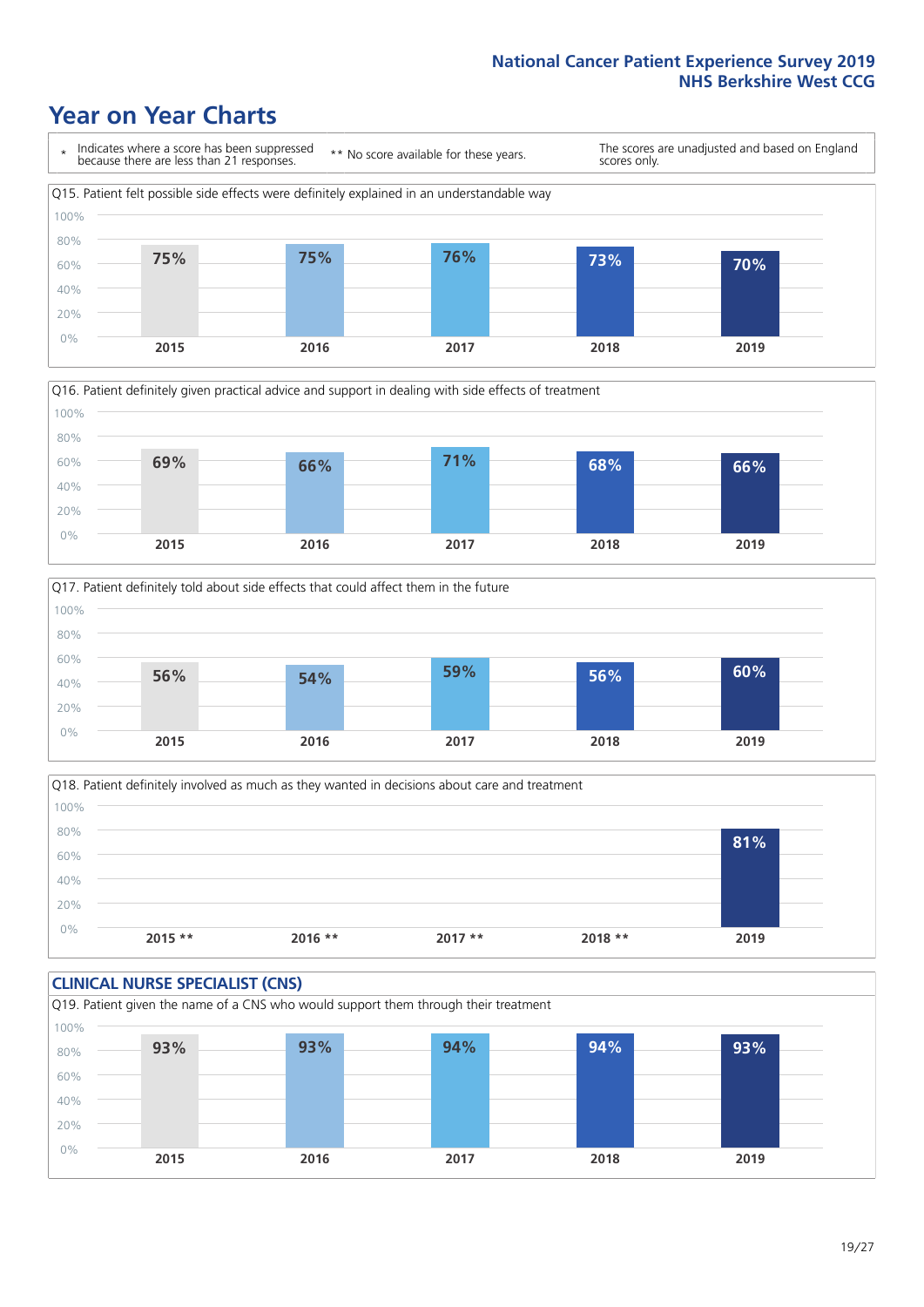### **Year on Year Charts**











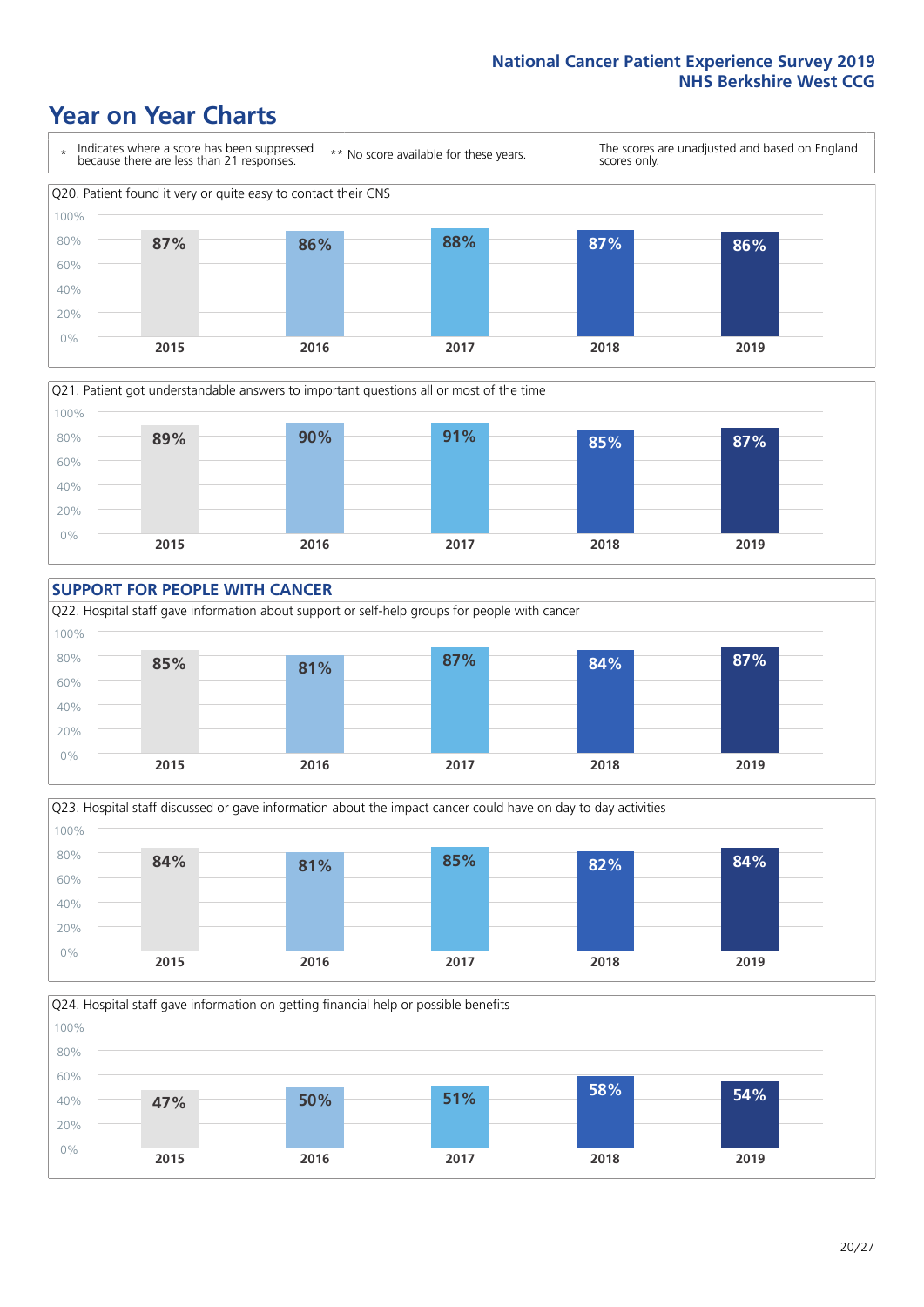### **Year on Year Charts**



#### **OPERATIONS**





### **HOSPITAL CARE AS AN INPATIENT** Q30. Hospital staff didn't talk in front of patient as if patient wasn't there 0% 20% 40% 60% 80% 100% **2015 \*\* 2016 \*\* 2017 \*\* 2018 \*\* 2019 88%**

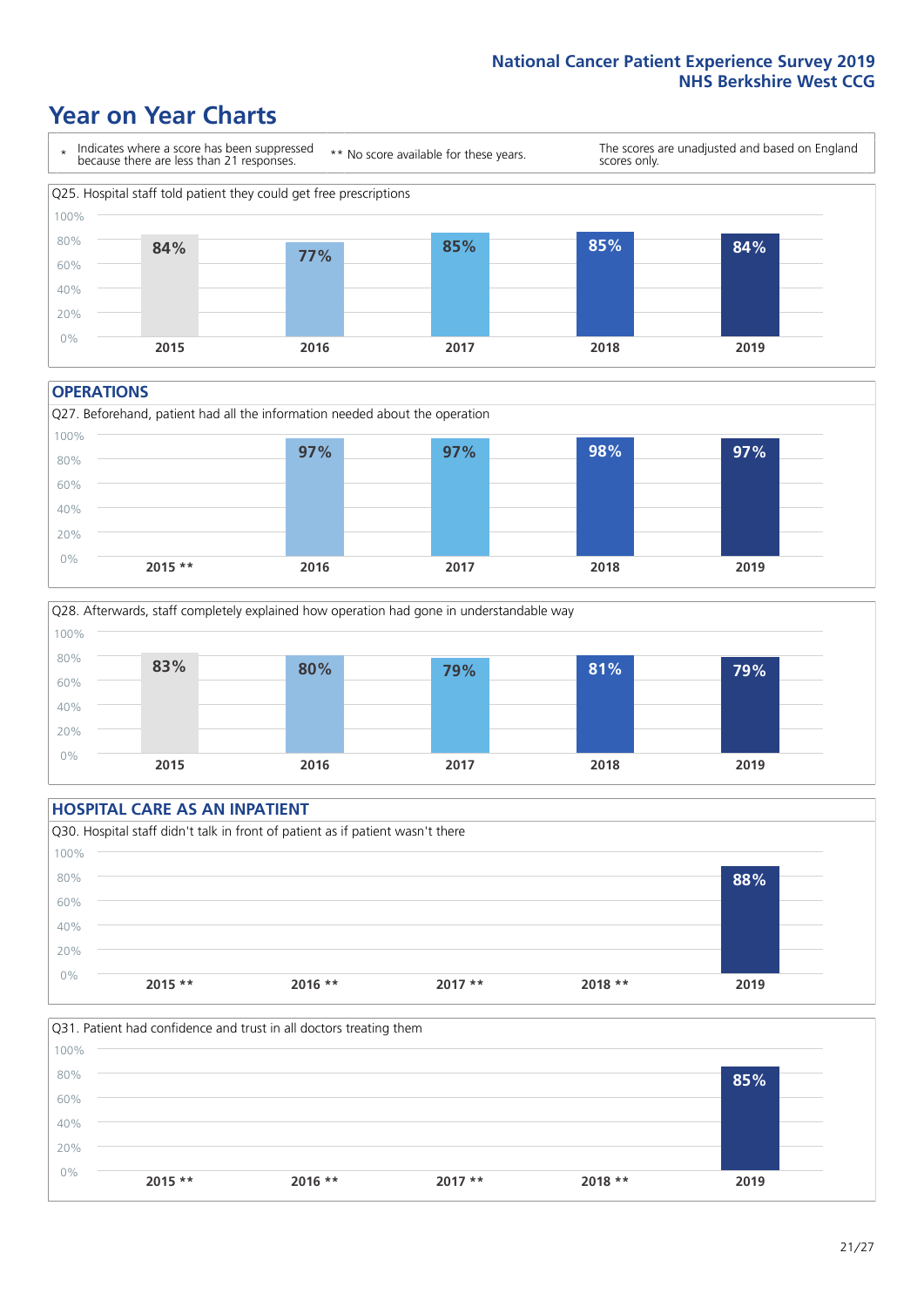### **Year on Year Charts**









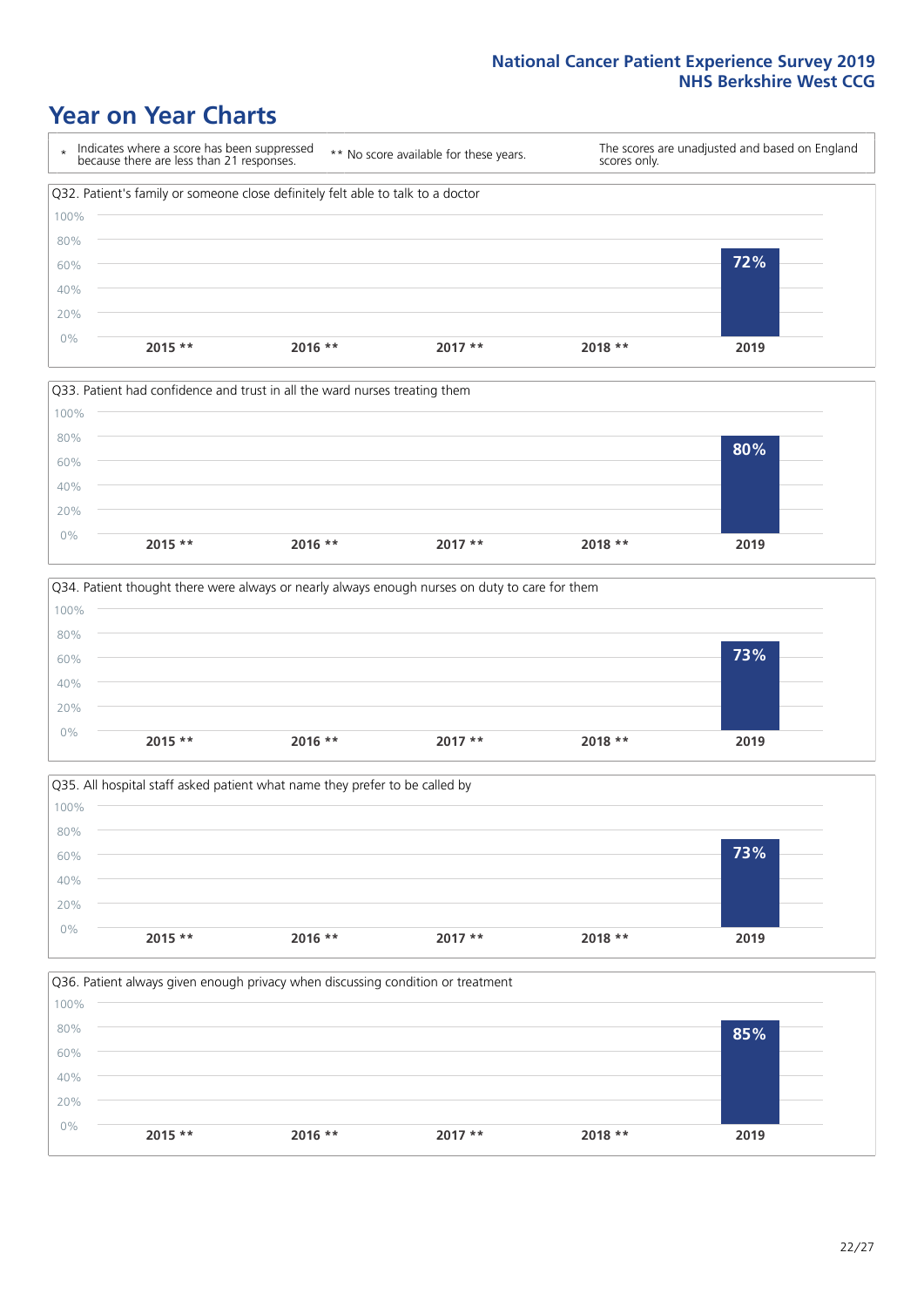### **Year on Year Charts**









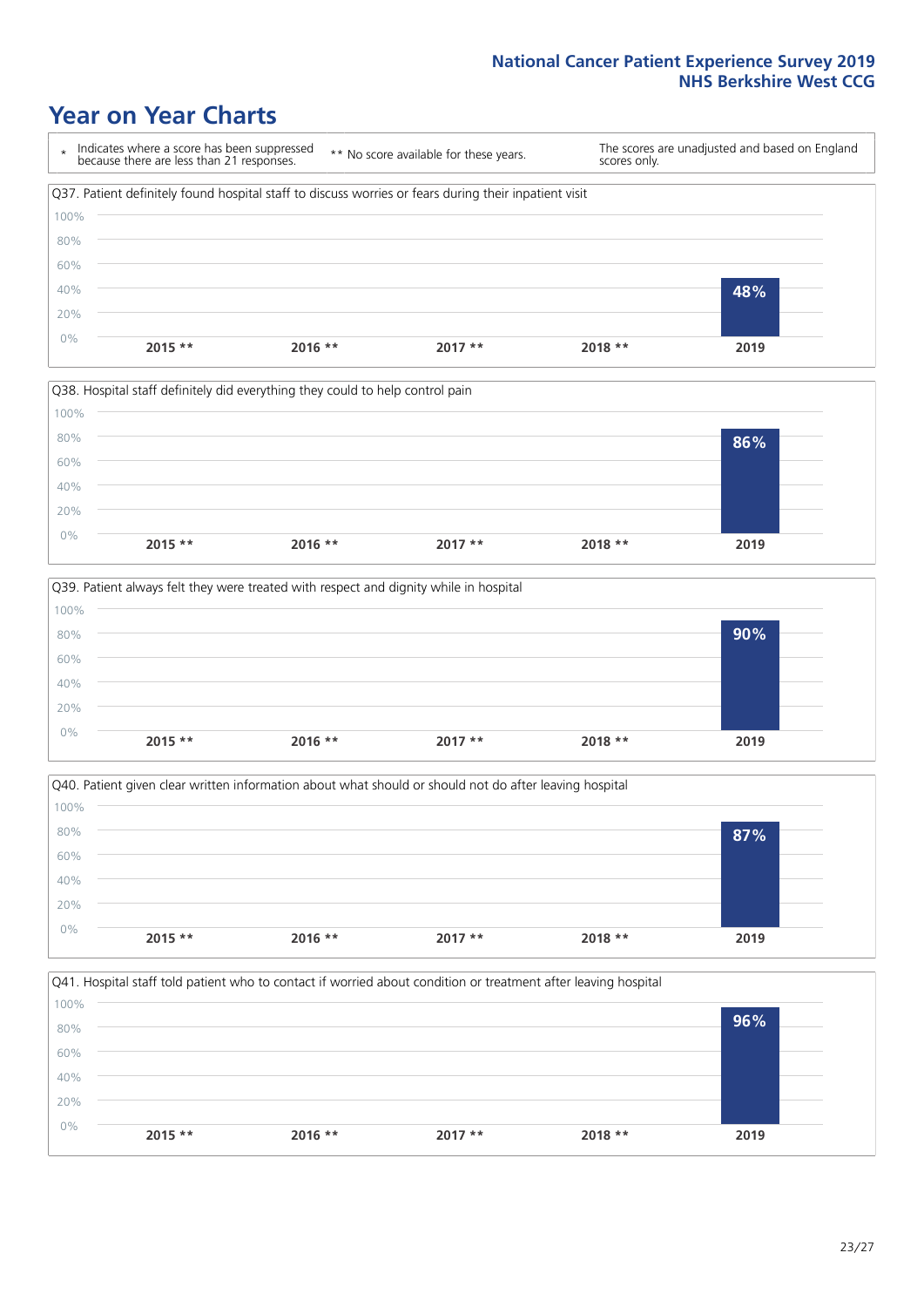### **Year on Year Charts**

\* Indicates where a score has been suppressed because there are less than 21 responses.

\*\* No score available for these years.

The scores are unadjusted and based on England scores only.

#### **HOSPITAL CARE AS A DAY PATIENT / OUTPATIENT**









Q49. Beforehand patient completely had all information needed about chemotherapy treatment 100%

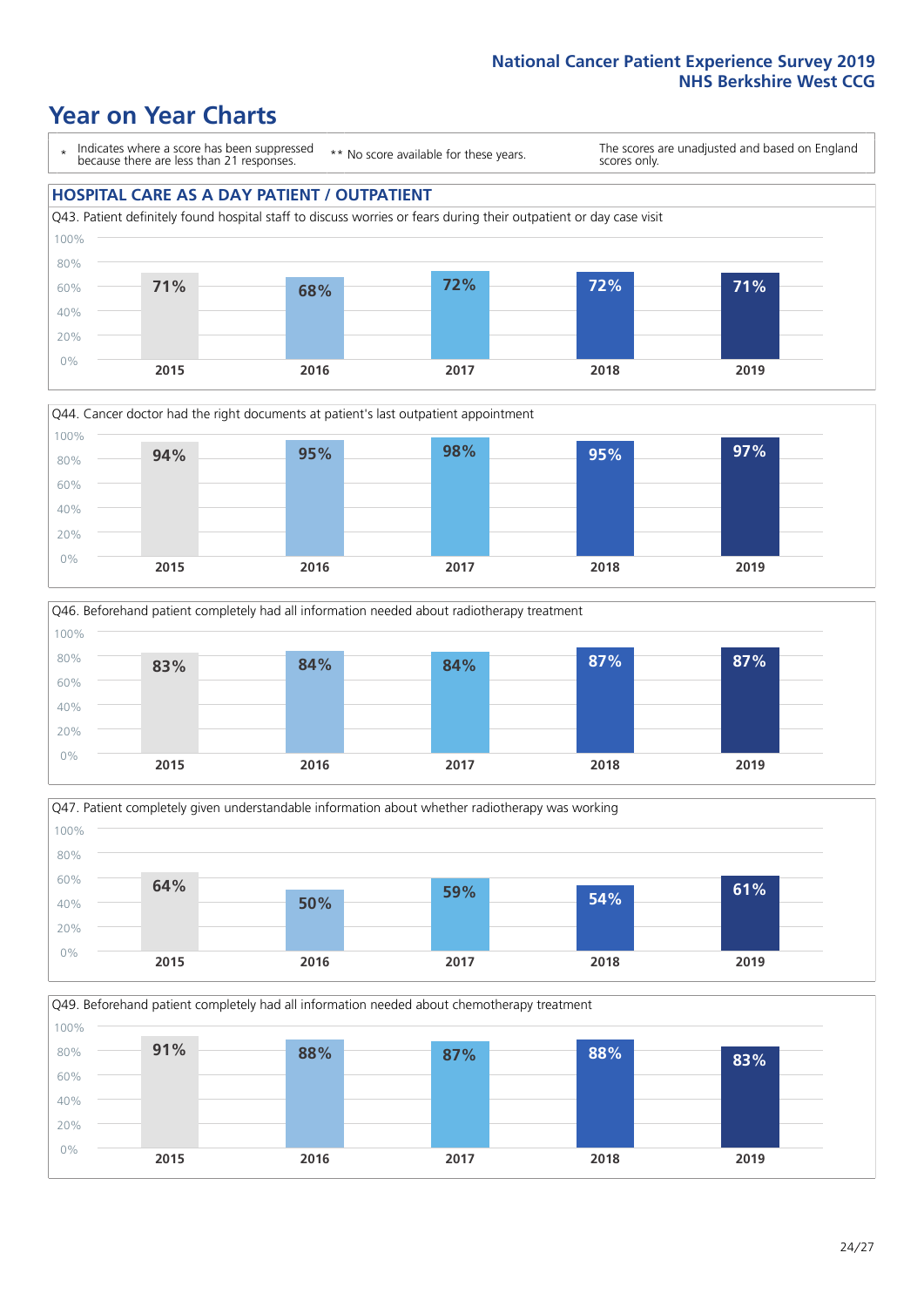### **Year on Year Charts**

\* Indicates where a score has been suppressed because there are less than 21 responses. \*\* No score available for these years. The scores are unadjusted and based on England scores only. Q50. Patient given enough information about whether chemotherapy was working in a completely understandable way 0% 20% 40% 60% 80% 100% **2015 2016 2017 2018 2019 72% 62% 72% 63% 68%**

#### **HOME CARE AND SUPPORT**







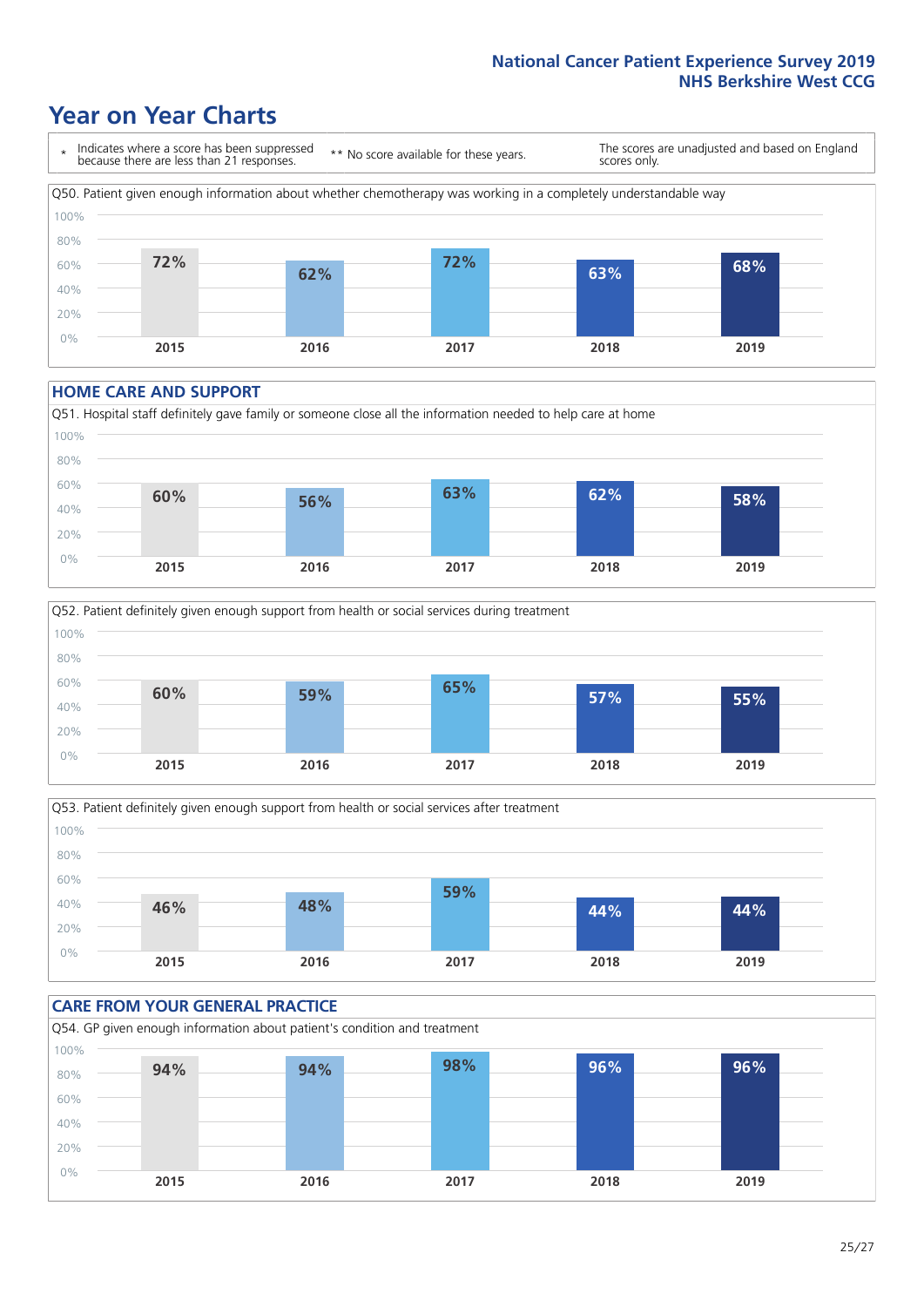### **Year on Year Charts**

\* Indicates where a score has been suppressed because there are less than 21 responses.

\*\* No score available for these years.

The scores are unadjusted and based on England scores only.



#### **YOUR OVERALL NHS CARE**







Q59. Patient felt length of time for attending clinics and appointments for cancer was about right 80% 100%